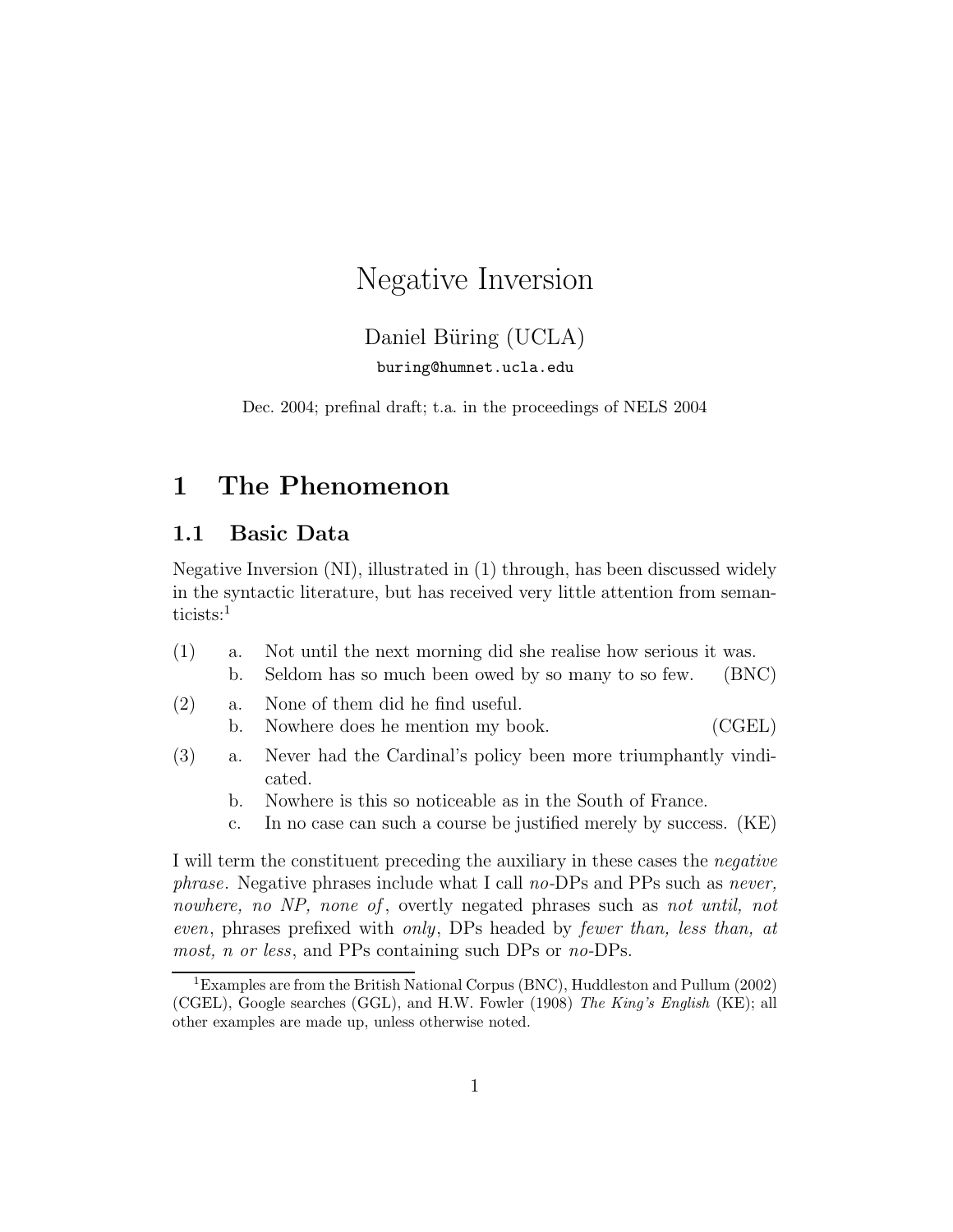#### 1.2 Negativity

What makes a phrase negative in this sense? First note that many of these phrases are downward entailing (DE):

- (4) a. None of them did he find useful  $\Rightarrow$  None of them did he find useful and interesting.
	- b. Nowhere does he mention my book.  $\Rightarrow$  Nowhere does he praise my book.
	- c. With no woman was he content  $\Rightarrow$  With no woman was he happy.

Some of the elements above are not DE, but nonetheless license NPIs; these include only, and, at least for some speakers, non-monotonic DPs expressing low numbers (% marks examples that not all speakers accept):

- (5) a. Only two of them did he find useful. (CGE) b. Only two of them lifted a finger to help.
- (6) a. %In exactly two of these cases did we find traces of the virus. b. %Exactly two of the cases **ever** showed traces of the virus.

In sum, DE-ness seems a sufficient condition for NI, but more in general, all NPI licensing phrases are negative phrases in our sense (this is essentially the generalization argued for in Klima (1964)).

#### 1.3 Negative Inversion v. Topicalization

Non-negative phrases do not trigger inversion when preposed; for those cases I will speak of (plain) topicalization (i.e. preposing without inversion):

(7) a. Nowhere does he mention my book. (CGE)

b. \*Somewhere does he mention my book.

- c. Somewhere, he mentions my book.
- (8) a. In no case can such a course be justified merely by success. (KE)
	- b. \*In some cases can such a course be justified merely by success.
	- c. In some cases, such a course can be justified merely by success.

Apart from inversion, plain topicalization and NI differ in their intonational properties. Though I haven't investigated these systematically, it seems accurate to say that topicalization typically shows an intonational phrase break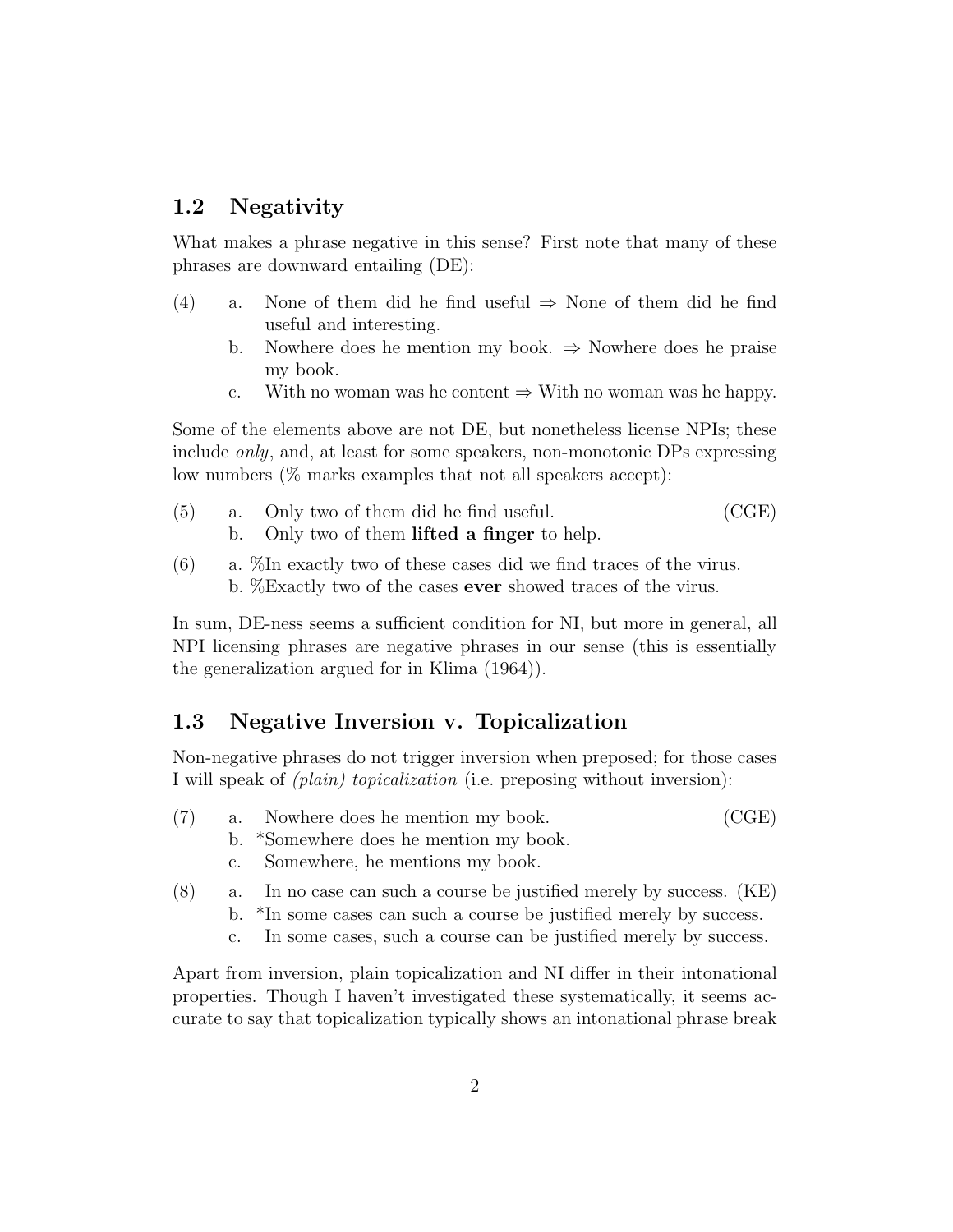('comma intonation', indicated by  $\%$ ); NI doesn't tolerate that kind of separation:

- (9) a. Nowhere does he mention my book. b. Somewhere % he mentions my book. c. ?\*Nowhere % does he mention my book.
- (10) a. In no case can such a course be justified merely by success. b. In some cases, such a course can be justified merely by success. c. ?\*In no case  $\%$  can such a course be justified merely by success.

#### 1.4 Arguments v. Adjuncts

Do all negative phrases trigger inversion? At least for non-arguments, inversion seems obligatory with preposing:

- (11) a. \*Not until the next morning she realised how serious it was. b. \*Seldom so much has been owed by so many to so few.
- (12) a. \*Never the Cardinal's policy had been more triumphantly vindicated.
	- b. \*Nowhere this is so noticeable as in the South of France.
	- c. \*In no case such a course can be justified merely by success.

Examples of NI with arguments are rare, and most speakers find them formal, literal, or stilted (I use § to indicate that):

| (13) | a. § None of them did he find useful.                               | (CGEL)   |
|------|---------------------------------------------------------------------|----------|
|      | b. $\S$ None of them can we afford to loose.                        | (Google) |
|      | c. $\S$ To none of them could she have begun to say what was on her |          |
|      | mind.                                                               |          |
|      | d. $\S$ At none of them did I seem to do well.                      | (BNC)    |

Some speakers accept argument examples without inversion like (14a) (in sharp contrast to adjunct examples like (14b)), others reject them, too:

(14) a. %None of them he found useful. b. \*Nowhere in there he mentions my book.

It is worth noting, though, that for those speakers who do accept examples like (14a), the intonation of the non-NI examples doesn't involve a separated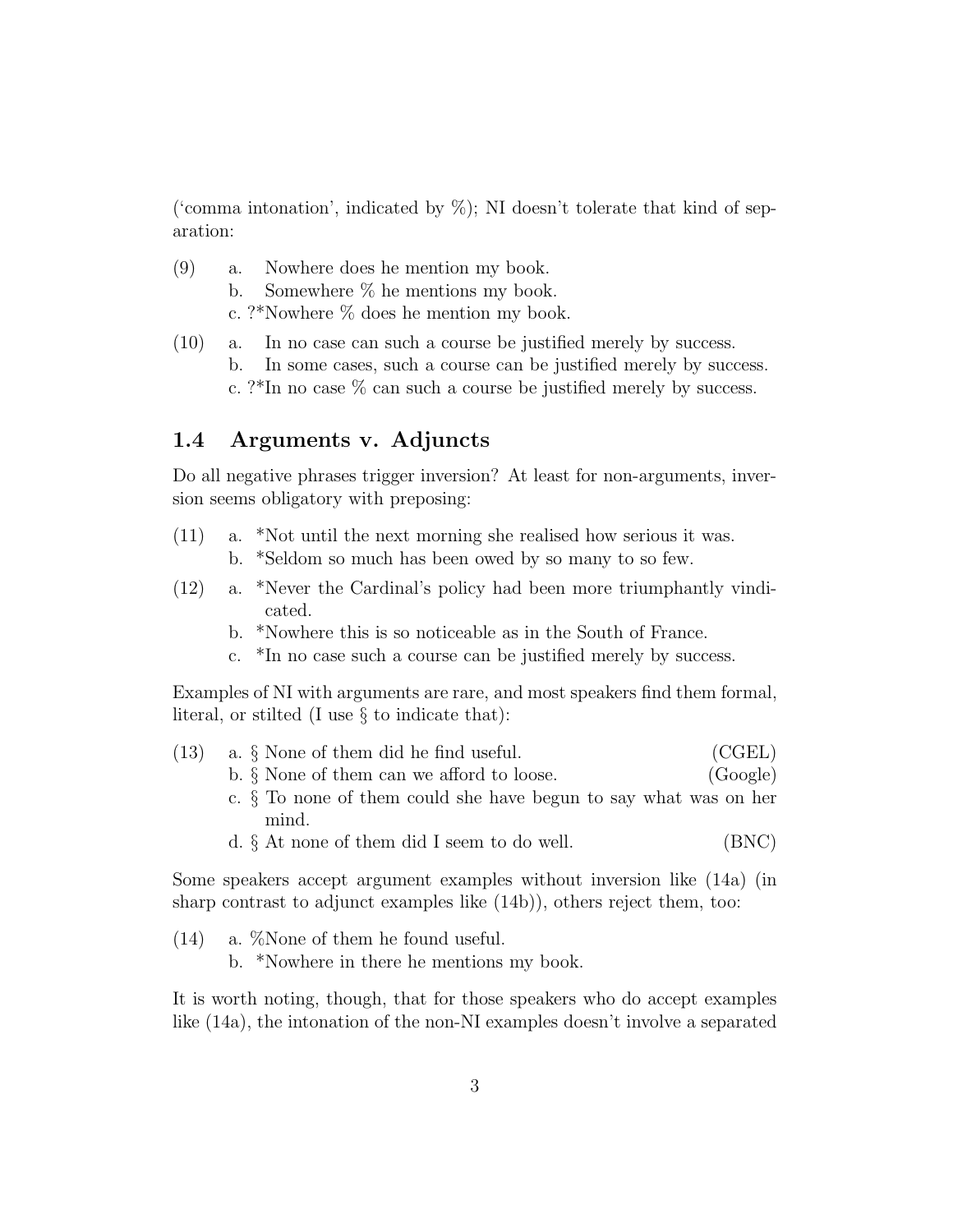intonation:

- (15) a. Most of them % he found useful. b. ?\*None of them % he found useful.
	- c. None of them he found useful.

In what follows, I will only consider adjunct examples. I tentatively assume that examples with preposed negative argument have the semantic properties of inverted structures, whether inversion takes place or not.

# 2 Optional Inversion

Given what was said so far, we should expect that at least with adjuncts, inversion occurs with all and only the negative phrases. And this is indeed what I think is correct. On the face of it, though, this picture is challenged by examples of what appears to be optional inversion. In the following sections and subsections I will discuss and explain some of these cases.

#### 2.1 Not even 10 years ago

My first example has been brought to my attention by Ivano Caponigro (p.c.), who attributes them to Jon Sprouse, who attributes them to Edwin Williams. Consider (16):

(16) a. Not even 10 years ago, you could buy a house for less than 50k. b. Not even 10 years ago could you buy a house for less than 50k.

Native speakers find both of these examples fully acceptable, but report a clear meaning difference (which, incidentally, non-native speakers generally find harder to discern): The topicalized version (16a) says that less than 10 years ago, you could buy a house for less than 50K (and probably something like: even if it had been 10 years ago, that would be remarkably short). The NI version (16b) on the other hand means that even 10 years ago, you could not buy a house for less than 50k.

Tellingly, only the inverted example behaves like a bona fide negative sentences, both with regard to DE-ness, and according to standard tests (Klima (1964); Huddleston and Pullum (2002)):

(17) Not even 10 years ago could you buy a house for 10k.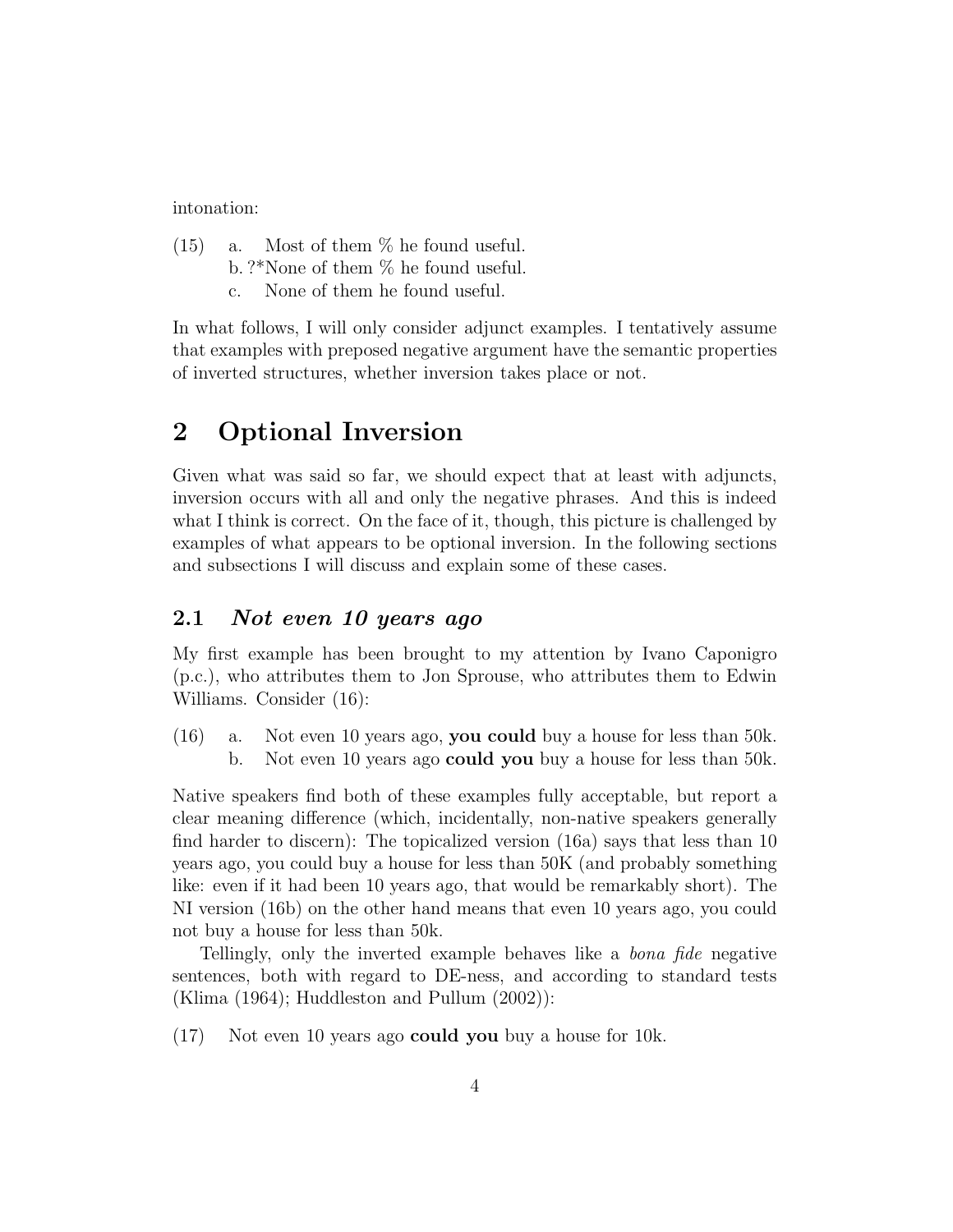- a. ⇒ Not even ten years ago could you buy a craftsman house for less than 10k.
- b. Nor/neither/ $*$ as/ $*$ so could uncle Charles.
- c. Not even a shack.

(18) Not even 10 years ago you could buy a house for 10k.

- a.  $\Rightarrow$  Not even ten years ago could you buy a craftsman house for less than 10k.
- b.  $*Nor/*neither/as/so could unele Charles.$
- c.  $\#\textbf{Not even}$  a shack.

The reason for this becomes clear if we compare this example with one involving a preposition:

- a. In not even ten years, you will be able to buy a house for 50k.  $(* \dots$  will you be  $\dots)$
- b. Not even in ten years will you be able to buy a house for 50k.  $(* \dots$  you will be...)

What these examples reveal is that in the non-inverted sentence, not only modifies the DP within the PP (or perhaps the numeral within that DP), whereas in the inverted cases, not only modifies the entire PP. The structures for those are thus:

| inversion                                                                                                                                                                                   | topicalization |
|---------------------------------------------------------------------------------------------------------------------------------------------------------------------------------------------|----------------|
| not even $\lceil_{\text{PP}} \text{ in } \lceil_{\text{DP}} 10 \text{ years} \rceil \rceil$   $\lceil_{\text{PP}} \text{ in } \lceil_{\text{DP}} \text{ not even } 10 \text{ years} \rceil$ |                |
| not even $\lceil_{PP} \rceil_{DP} 10$ years $\lceil$ ago $\rceil$ $\lceil$ $\lceil_{PP} \rceil_{DP}$ not even 10 years $\lceil$ ago $\rceil$                                                |                |

When embedded within the PP, not even does not negate the main clause, and the entire PP is not negative. Whence the lack of inversion. When modifying the PP, not even PP is equivalent to even  $PP \dots not$ , hence negative, and worthy of inversion.<sup>2</sup> The apparent optionality of inversion is thus reflective of two structurally different sentences, which happen to be string-identical with a postposition like ago.

<sup>&</sup>lt;sup>2</sup>I don't know exactly how *not even ten years* comes to mean what it does; fortunately, this question, very interesting though I find it, is orthogonal to the issue at hand.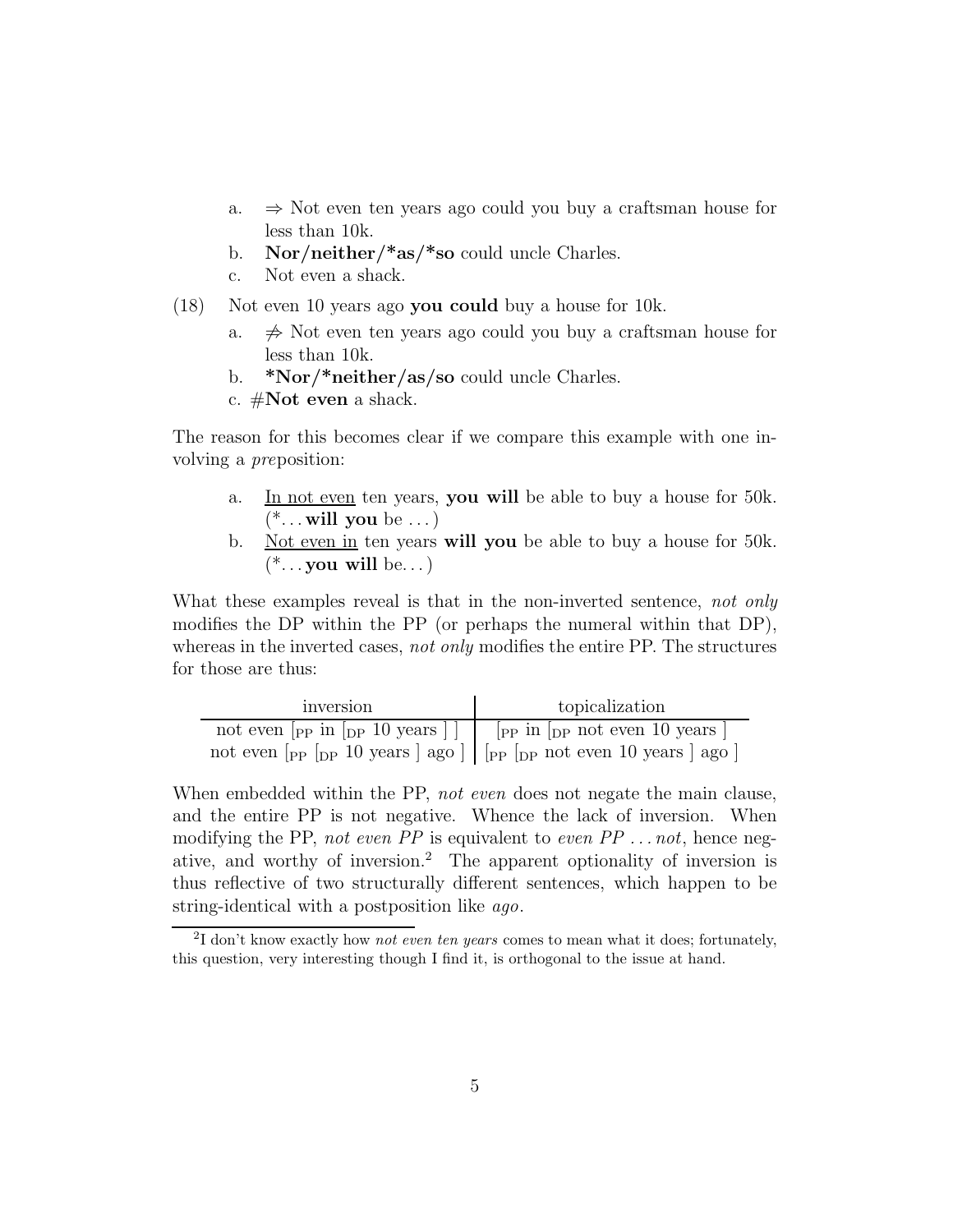#### 2.2 with

Examples involving with have been discussed in Klima (1964); the following are variants on Liberman (1974)'s:

 $(19)$  a. With no job, **Kim would** be happy. b. With no job would **Kim** be happy.

Again, these sentences are all equally acceptable, but differ in meaning: (19a) (topicalization) is synonymous with If Kim had no job, Kim would be happy, or simply Without a job Kim would be happy. (19b), with NI, means that there is no job Kim would be happy with. Similarly for the examples in (20):

- (20) a. With no clothes, Jo will look good.
	- b. With no clothes will **Jo** look good.

Intuitively, there is a scopal difference here. In the inverted examples, 'there is no job' seems to scope outside of the modal, whereas in the topicalized example, it appears to be within the modal's scope. But I believe that more is going on here; note that in the non-inverted case, the PP is interpreted 'propositionally':

- (21) a. with no job = having no job = if Kim had no job
	- b. with no clothes  $=$  with no clothes on  $=$  wearing no clothes  $=$ when Jo wears no clothes

If we take this observation into account, we arrive at a picture not unlike the case of not even 10 years ago: The negative DP does not scope over the PP, and a fortiori not over the entire clause (this is effectively the conclusion reached by Liberman (1974), and, for comparable examples, McCawley (1988)). And indeed I want to suggest to take this quite literally and assume structures along the lines of (22) for these examples:

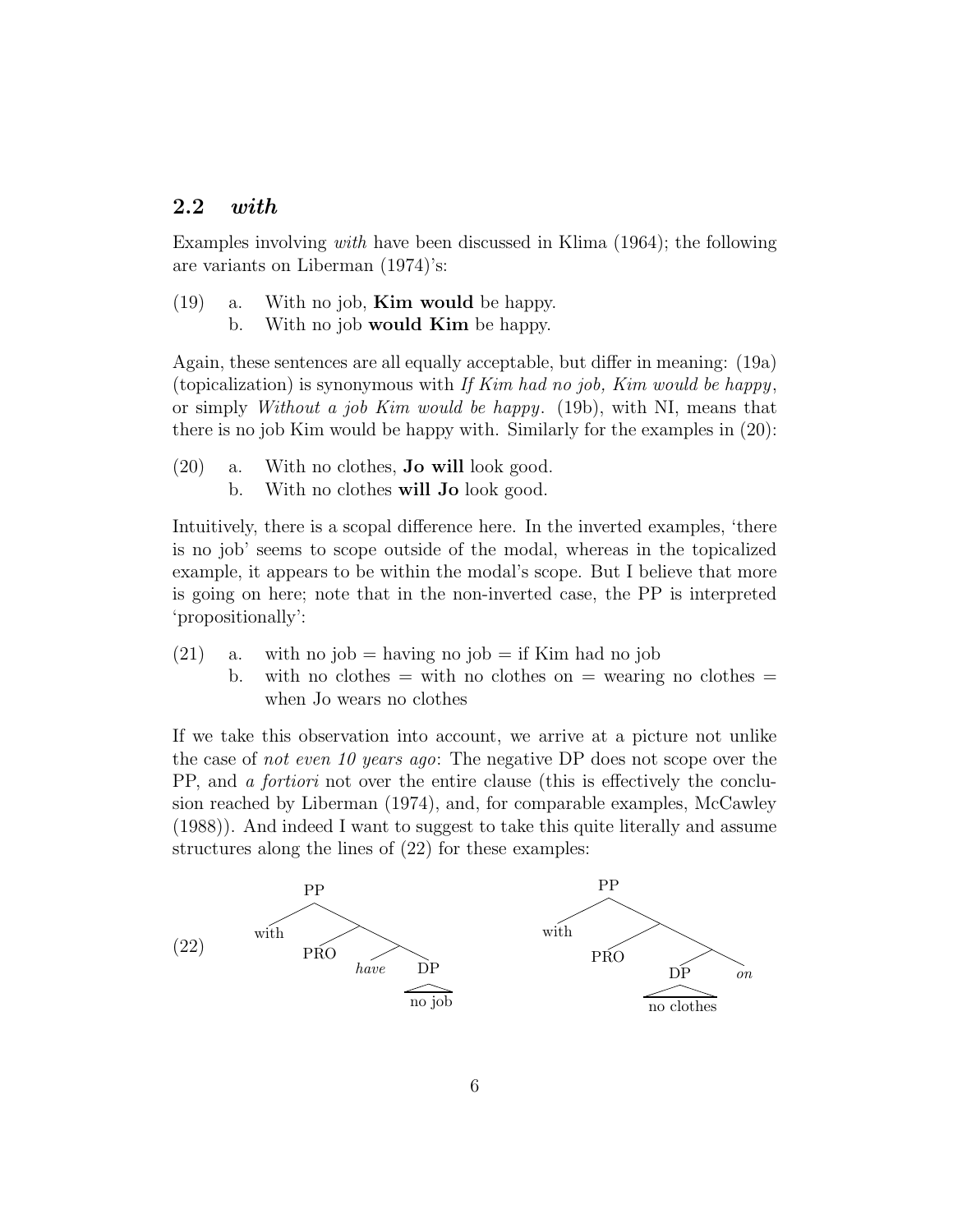The preposed PP is a simple modifier, and the rest of the clause is in fact an upward entailing context.

It is worth noting that this 'hidden embedding' is a peculiarity of the English preposition with on its 'given that' meaning. Other prepositions do not allow similar construals, and hence require NI:

(23) a. With no job, Kim would be happy. b. ?\*In no job, Kim would be happy c. \*After no party, Kim would be happy.

In the inverted version of these sentences, on the other hand, the with PP is a VP adverbial or even an argument to happy. Accordingly, this construction is marginal with verbs that don't go well with such adverbials:

(24) \*?With no job did Kim forget the answer.

#### 2.3 less than

The two cases discussed thus far have illustrated the general strategy, as well as some analytical specifics, I intent to use in the analysis of optional inversion in the rest of this paper: Look for meaning differences between the two version, account for them, and then show that the two construals differ in the crucial property: Negativity (i.e. DE-ness, or whatever the best characterization of this class will turn out to be). This sets the stage for the discussion of my last and most recalcitrant set of data, which haven't been discussed in the literature at all: Downward monotonic DPs such as Less than  $n \ldots$ :<sup>3</sup>

- (25) a. In less than 5% of these sentences can you see a truth conditional difference.
	- b. In less than 5% percent of these sentences you can see a truth conditional difference.
	- c. \*In none of these cases you can see a truth conditional difference.

What makes these cases hard is that no meaning difference seems discernible in  $(25)$ . It is also worth noting that unlike in the previous examples, no-

<sup>&</sup>lt;sup>3</sup>Some speakers prefer *fewer than* with count nouns; the following discussion applies to those cases as well.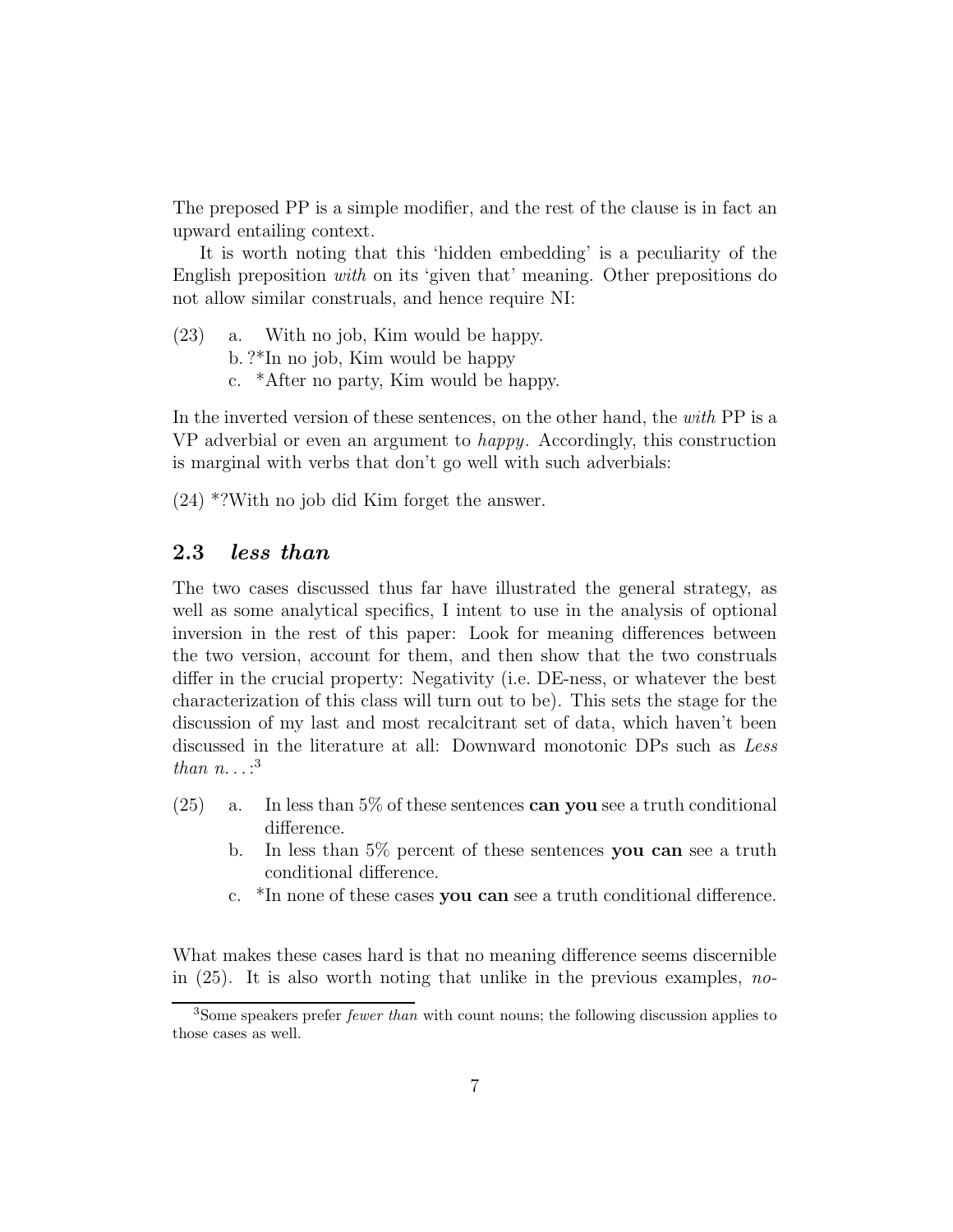DPs are not allowed without inversion here, cf.  $(25c)$ . In less than is much more frequent with plain topicalization, cf. (26), but can be found with NI as in  $(27)$  as well:

- (26) a. After less than three weeks a squirrel chewed thru the gas line. (GGL)
	- b. Within less than two generations they had transferred their faith to socialism. (BNC)
	- c. For less than £10 you can buy an approved 80mm (3inch) tank jacket to cut down on heat loss. (BNC)
	- d. In less than a year I would reach retirement age and I had nothing to fall back on. (BNC)
- (27) In less than 4 per cent of cases did teachers think that teachers and schools contributed to problems of disruption. (BNC)

In what follows, I will analyze two cases in which inversion with *less than* does produce a truth conditional difference. It is shown how a proper analysis of the two readings yields an account of the inversion facts that is in keeping with our hypothesis that negative phrases must trigger inversion, and additionally suggests an explanation for the intonational facts.

# 3 In less than 30 lockers

Let us start by observing that (28) has two different readings, as paraphrased below:

- (28) We found more than 10 adult magazines in less than 30 lockers.
	- a. independent/cumulative reading: with less than 30 lockers searched, the total of adult magazines found is more than 10
	- b. dependent/distributive reading: the number of lockers that contained more then 10 adult magazines was less than 30 (still probably about 300 magazines found)

Strikingly, each of the two preposed variants has only one of these two readings:

(29) a. In less than 30 lockers, we found more than 10 adult magazines. (non-NI: cumulative)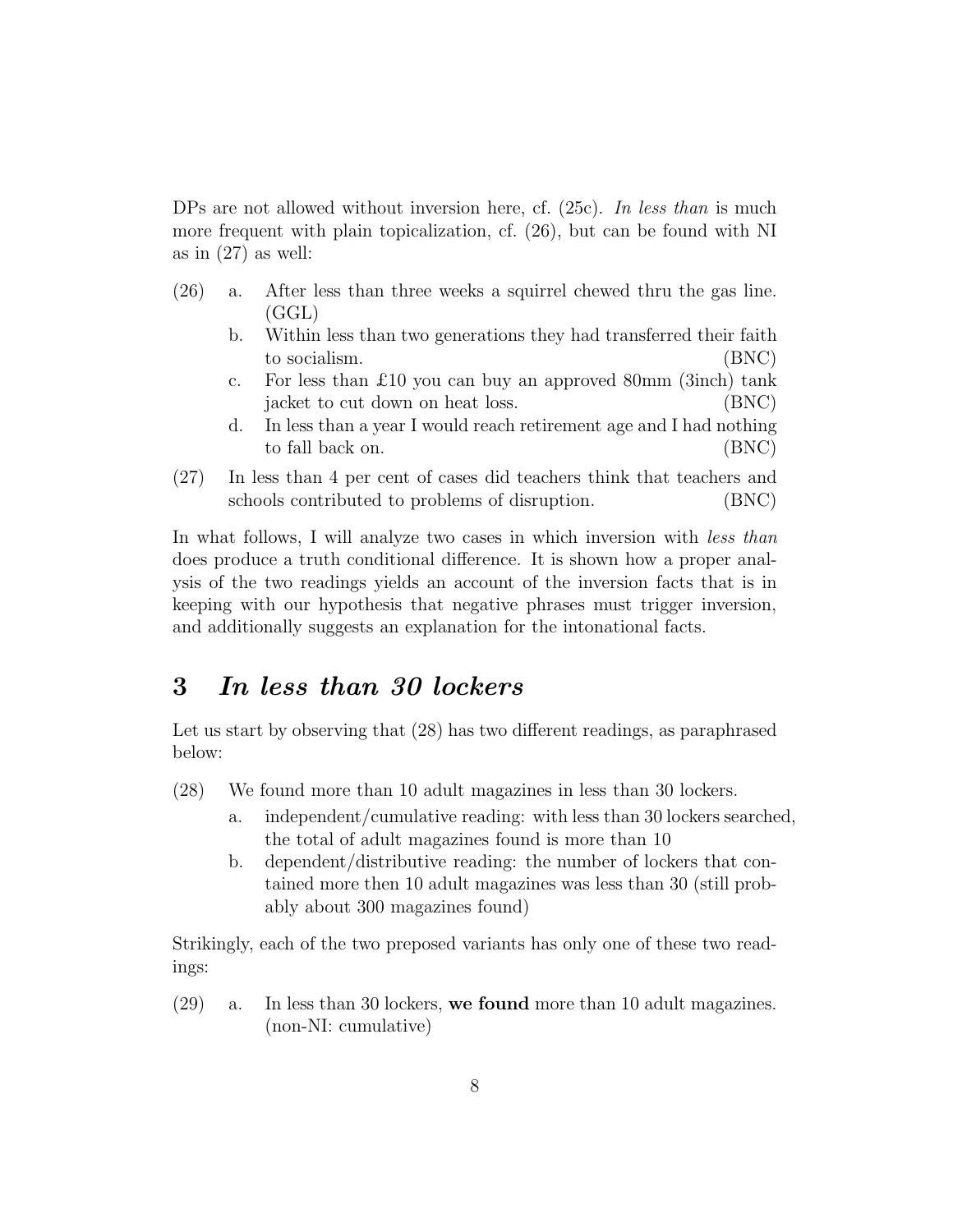b. In less than 30 lockers **did we** find more than 10 adult magazines. (NI: distributive)

#### 3.1 The dependent reading, first stab

It is easy to derive the dependent or distributive reading of  $(28)/(29b)$  (with NI). We assume that the DP is scoped out of the clause, yielding a logical form as in  $(30)$ :

(30) [less than 30 lockers]  $[\lambda x$  there are more than 10 adult magazines we found in  $x$ 

If we assume a standard meaning for less than 30 lockers  $-\lambda P$ , there are less than 30 lockers x such that  $P(x)$  (a.k.a.  $\lambda P$ . [locker  $\cap P$ ] < 30) — we derive the correct reading: the property of having more than 10 adult magazines (found by us) in them is one that less than 30 lockers have.

Given that *less than 30 lockers* is interpreted as a standard DE quantifier, we straightforwardly derive that the main clause is a DE environment, as is indeed the case:

(31) In less than 30 lockers did we find adult magazines.  $\Rightarrow$  In less than 30 lockers did we find Swedish adult magazines.

Furthermore, less than 30 lockers is a genuinely singular/atomic quantifier; it will therefore automatically yield a distributive/dependent reading: there are more than 10 magazine in each locker.

To get this reading, the DP and its containing PP must be separated at LF. Furthermore, it needs to be assumed that inversion is triggered because the DP is downward entailing, i.e. surface inversion has to be triggered by a constituent that is available only at LF. Both these points don't strike me as very attractive, but since this will not be my final analysis of the distributive reading, I will not dwell on them any further here.

#### 3.2 Cumulative readings with less than

Turning to the other reading, it is well known that sentences with two (or more) numeral quantifiers can be interpreted *cumulatively* readings. A cumulative reading for (32) is one on which it means that ten lockers between them contained 42 adult magazines: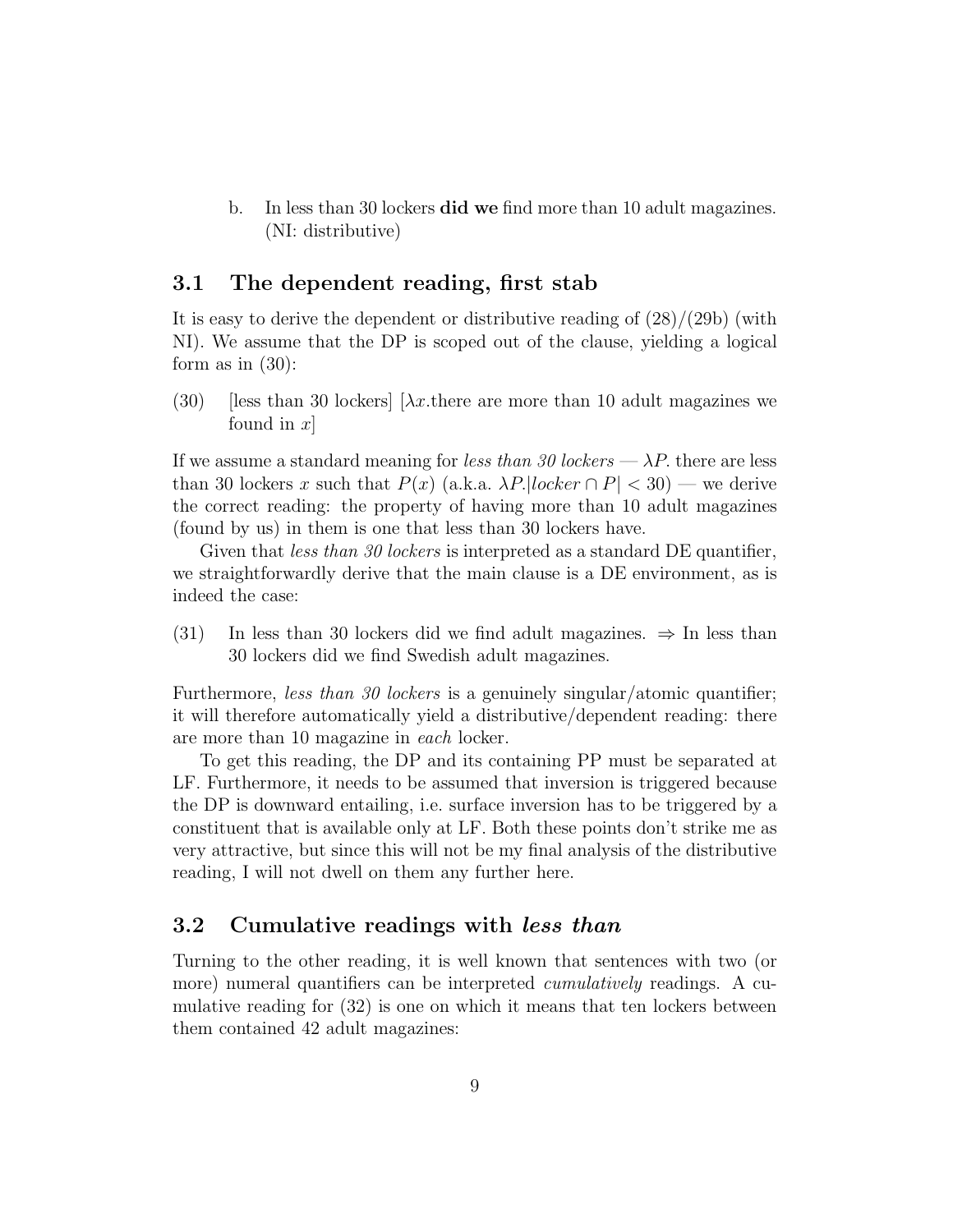(32) Ten lockers contained 42 adult magazines.

The standard way to derive such a reading is to *cumulate* the transitive predicate 'contain' by a cumulation operator  $**$ , which is defined in  $(33)$ , where  $a \cup b$  is the smallest group containing a and b ('the sum of a and b'):

(33) for any 2-place predicate  $Q, *Q$  is the smallest relation such that

- a. if  $Q(a)(c)$  then \*\* $Q(a)(c)$
- b. if \*\* $Q(a)(c)$  and \*\* $Q(b)(d)$ , then \*\* $Q(a \sqcup b)(c \sqcup d)$

We then say that a group of ten lockers \*\*contained a group of 42 magazines, formally (where AM abbreviates 'adult magazine'):

(34) 
$$
\exists X, Y[*locker(X) \land 10 = |X| \land *AM(Y) \land 42 = |Y| \land **contain(Y)(X)]
$$

 $|X| = n$  is true if the group or individual X has 10 atomic parts. The predicates locker and  $AM$  are pluralized by the Link star, which is defined as:

(35) for any one-place predicate Q:  $^*Q = \{\sqcup X \mid X \subseteq Q\}$ 

Cumulative readings occur with less than (and other DE quantifiers) as well. For example,  $(36)$  says that the richest four-point-some percent *between* them control 80% of the wealth, not that each of them does:

- (36) Less than 5% of the population control 80% of the wealth.
- (37) Less than 10 lockers contained 42 adult magazines.

Similarly, (37) has a prominent reading that involves less than 10 lockers and 42 magazines. A lf analogous to (30) above — less-than-10(\*locker)( $\lambda$ X. $\exists$ Y  $[*AM(Y) \wedge |Y| = 42 \wedge **contain(Y)(X)])$  — will not at all yield that reading. Rather, we want a lf like (38):

(38)  $\exists X[\ast locker(X) \wedge |X| < 10 \wedge \exists Y[\ast AM(Y) \wedge |Y| = 42 \wedge$ a. \*\*contain $(Y)(X) \wedge$ b.  $X = \sqcup (\lambda Z.[\begin{array}{l} * \ast_{contain}(Y)(Z) \wedge *locker(Z)] \end{array})$ ]]

'There is a group X of less than 10 lockers, and a group Y of 42 adult magazines, and (a)  $X$  between them contained  $Y$ , and (ii)  $X$  is the collection of all locker groups who between them contained these adult magazines.'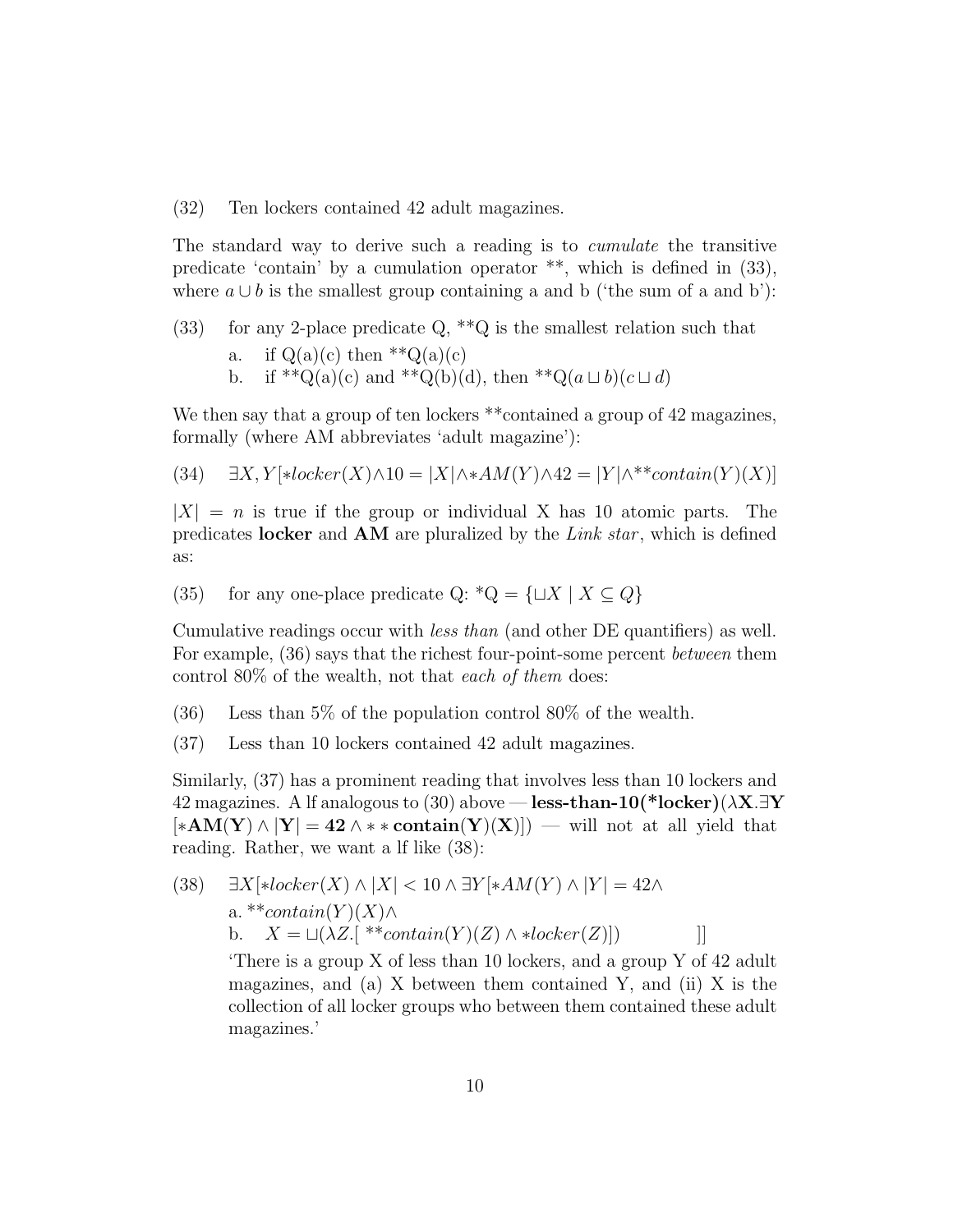As the paraphrase suggests, this lf consists of an existential statement (that less than 10 lockers between them contain 42 magazines), and a maximality statement (that those are the only lockers that contain those magazines).<sup>4</sup>

One worry about this treatment may be whether less than still yields a DE quantifier. The answer will be that it depends. Look at a distributive case first:

(39) Less than ten lockers have two locks.  $\exists X[\ast locker(X) \land |X| < 10 \land \ast have2locks(X) \land X = \sqcup (\lambda Y.\ast locker(Y) \land$  $*have2locks(Y)]$ 

At first glance, the new lf appears to contain an existential statement: there is a group  $X$  of less than ten lockers. But this is effectively neutralized by our treatment of pluralization. By the definition of the star operator,  $*P$ will contain any plurality that corresponds to a subset of P. This includes {}, the empty set, which is a subset of every set. I will call the individual  $L({} \{\})$  the *zero-group*. So to say that there is some group of lockers that have two locks isn't saying much: it is trivially true since the zero-group has any property \*P.<sup>5</sup> We will say that the \*-operator is not existential.

To say that that group has less than 10 atomic parts is trivial, too. The only bite in this formula comes from the maximization clause: the group in question must be the biggest group of lockers with two locks. There can't be more than 9 such lockers. This is exactly what we want the meaning of this sentence to be. For a more detailed exposition of this analysis, I have to refer the reader to Landman (2004).

Let us then turn to the cumulative case:

(40) Less than 10 lockers contained 42 adult magazines.  $\exists X, Y[*locker(X) \wedge X < 10 | \wedge *AM(Y) \wedge |Y| = 42 \wedge * *contain(Y)(X) | \wedge$ 

<sup>4</sup>The latter seems redundant in this example: if a magazine is contained in one of the lockers mentioned, how would it be contained in any other lockers in addition? But consider a situation in which we have to open four doors to get to the treasure. In this situation it would be false to say less than three doors separate us from the treasure, though of course there is some group of less than three doors between us and the treasure; the maximization clause will take care of this, since it demands that that group be the biggest group of doors between us and the treasure.

<sup>&</sup>lt;sup>5</sup>It doesn't have any singular properties, since singular predicates don't contain the zero-group in their extension. Note, too, that plural some and its ilk will have to be interpreted as 'one or more', lest sentences like some mean arrived be trivially true; see, again, Landman (2004).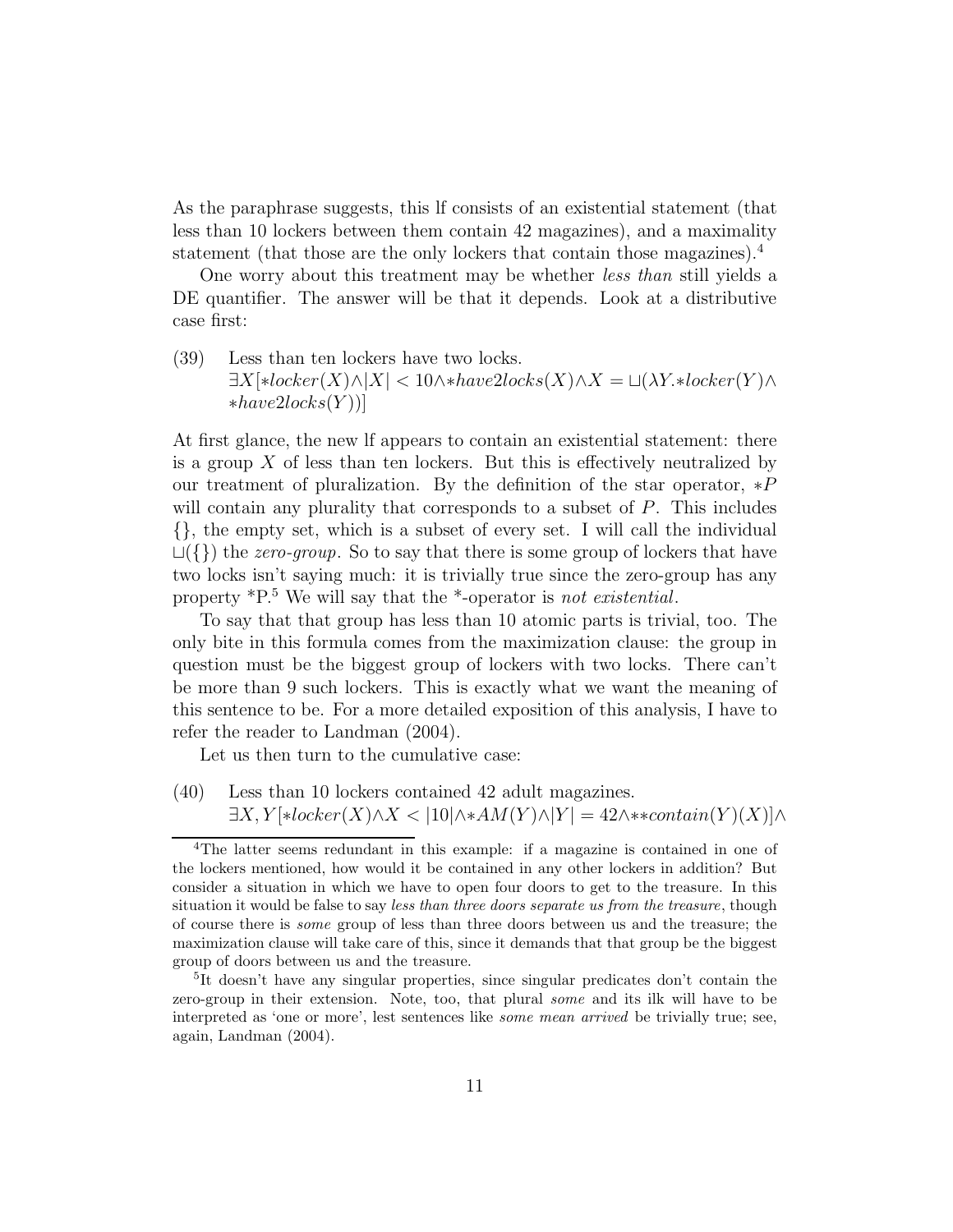$$
X = \sqcup (\lambda Z. * \ast contain(Y)(Z) \land *locker(Z))]
$$

Will this zero-group make this true on the cumulative reading? If so, this would yield rather bizarre truth conditions; among other things, the sentence would be true if there is a set of 42 magazines that are not contained in a locker (since the zero-group would be the largest locker group containing them). Fortunately, this won't happen, for the following reason: The cumulation operator \*\* in (33) is defined in such a way that it won't include the zero-group in any tuple in the extension of a cumulative predicate \*\*P. As a result, (40) will only be true if there is a group of 42 magazines that is \*\*contained in a group of less than 10, and more than zero lockers. In other words, the \*\*-operator is existential (but see the aside below).

One might think that these truth conditions are too weak. Shouldn't the sentence say that no other lockers contain adult magazines, or at least not 42 of them? I submit that it shouldn't. Consider the sentences in (41):

(41) a. Less than 300 Americans control half of the country's wealth. b. Less than 3 authors wrote half of the episodes.

Clearly, there must be other Americans who, between them, control the other half of the country's wealth, and other authors who wrote the other half of the episodes. All it takes for these sentences to be true is that you can find a group  $Y$  containing half the episodes (the country's wealth), and another group  $X$  of less than three authors (300 Americans), such that  $X$ between them wrote (control)  $Y$ . These are precisely the truth conditions our treatment of cumulation and less than delivers.

In a nutshell, then, cumulative readings always have an existential impact, but distributive readings do not. In a slogan:

Distribution: one star Q Zero Group will make it true Cumulation: star is double Zero Group will make no trouble

As an aside, we might ask whether the definitions of  $*$  and  $**$  could be otherwise, say so as to make \*, but not \*\*, existential. The answer is that \* would be existential, too, if defined analogously to \*\*: \*P is the smallest set such that i) if  $x \in P$ , then  $x \in *P$ , and ii) if  $x, y \in *P$ , then  $x \sqcup y \in *P$ .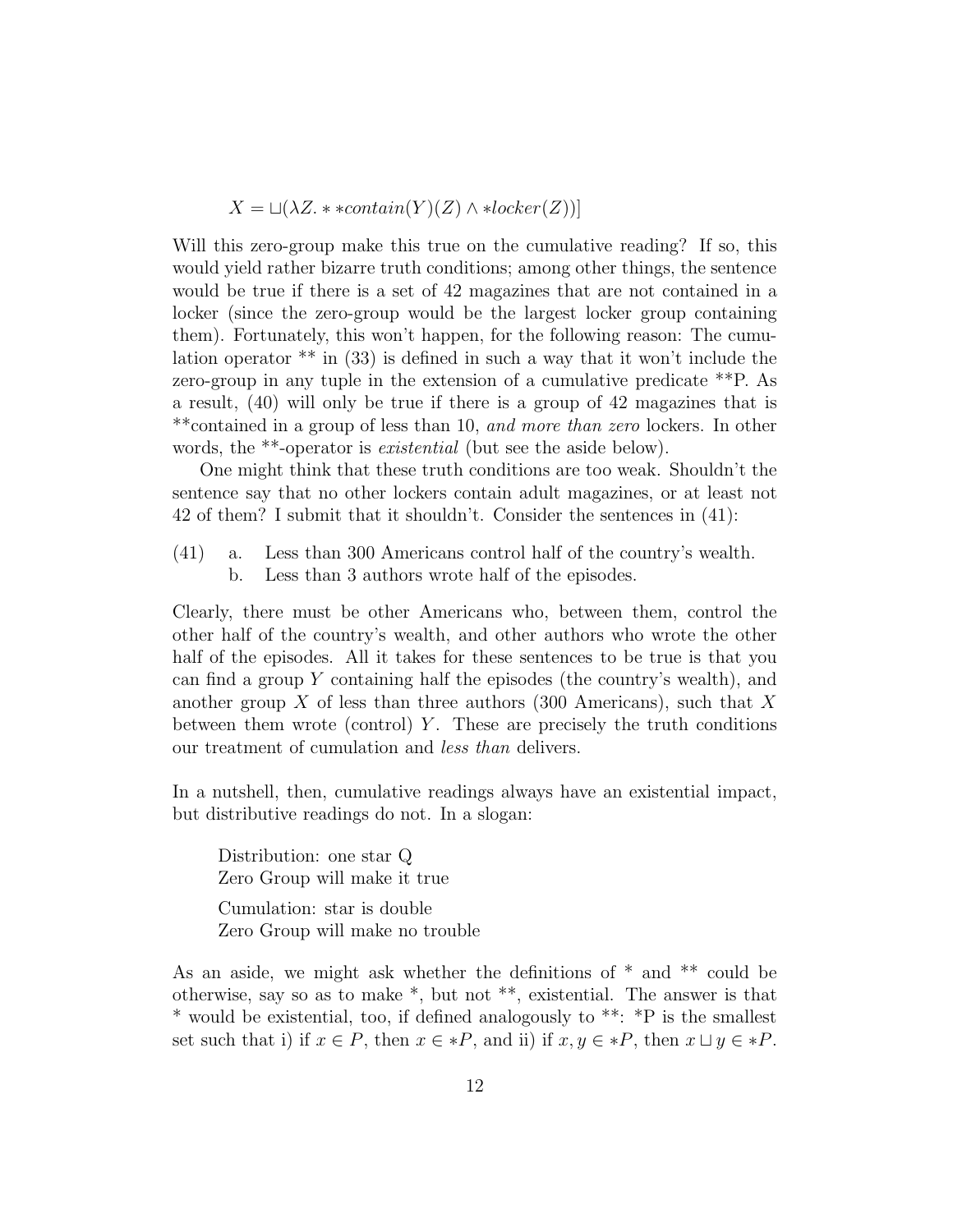Obviously, we can't opt for this definition if we want to treat less than the way we do, and we need to treat *less than* the way we do if want to get cumulative readings for it.

As for the cumulation operator, suppose that we represent predicates in a neo-Davidsonian way, e.g. as  $\lambda x \lambda y \lambda e$ .find(e)  $\wedge AG(e) = y \wedge TH(e) = x$ . We can then pluralize the event predicate as usual, yielding  $*\text{find}(e)$ , which does include the zero-group (of events). Assume then that AG maps any event plurality E onto the set of all agents of atomic events  $e \subseteq E$ , i.e.  $AG(E) = \sqcup({AG(e) | e \sqsubseteq E})$ , and analogously for TH. Then the triple  $\langle$ zero-group, zero-group, zero-group $\rangle$  will be in the extension of  $\lambda$ **X** $\lambda$ **Y** $\lambda$ **E**.  $\ast \mathbf{find}(E) \wedge \mathbf{AG}(E) = \mathbf{Y} \wedge \mathbf{TH}(e) = \mathbf{Y}$  (since  $AG(\sqcup(\{\}) = \sqcup(\{\})).$ 

This does not, however, change our result from above, that sentences like (40) on their cumulative reading are existential, simply because the object 42 adult magazines is existential. The only way such a sentence could be true by virtue of zero groups is if both quantifiers are DE; I am inclined to think that that is correct. For example, if I predict If they keep on cutting the budget like this, in ten years less than 10 libraries will hold less than 10,000 books, and subsequently all libraries close within the next 10 years, was I right? I think so, though I would want to study sentences like that more thoroughly before attaching much weight to this claim.

In any event, neo-Davidsonian cumulation would treat  $*$  and  $**$  on a par by including zero-groups in their extension, but cumulative sentences would be existential still, unless all arguments are DE. I will thus stick with simple cumulation as defined in (33) throughout this paper, if only for the sake of simplicity. End of aside.

#### 3.3 A cumulative lf for the in less than sentence

With a semantics for cumulative readings in place, we can now go back to our original example — In less than 30 lockers, we found 52 adult magazines. — which receives the If in  $(42)$ :

(42)  $\exists X, Y[*locker(X) \land |X| > 30 \land *AM(Y) \land |Y| = 52 \land ***findin(Y)(X)(we) \land$  $X = \sqcup (\lambda Z. \ast \ast \ast findin(Y)(Z)(we) \wedge \ast locker(Z))]$ 'there is a group X of less than 30 lockers, and a group Y of 52 adult magazines, we found the magazines in those lockers (and those are all the lockers in which we found those magazines)'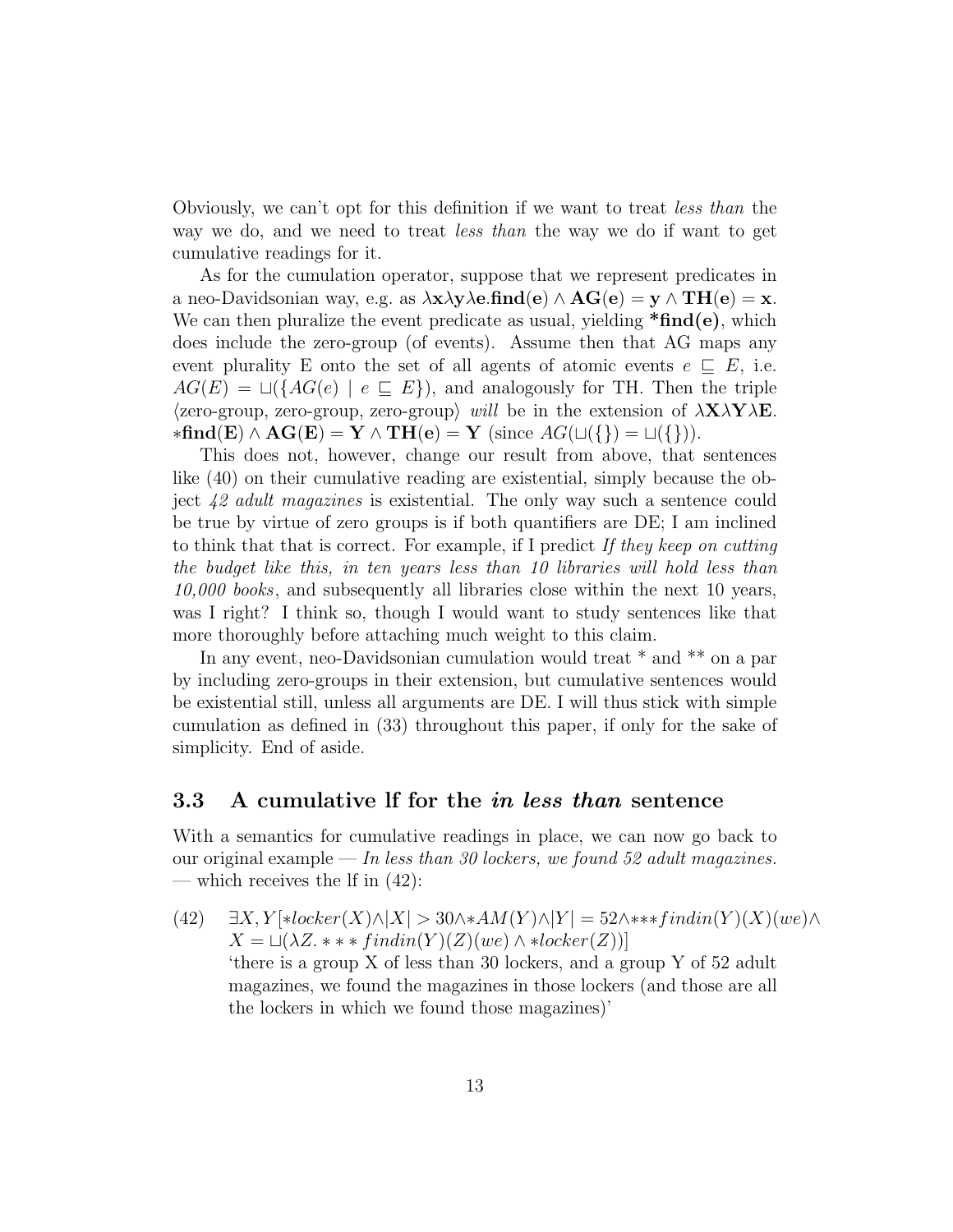Due to the nature of cumulation, this sentence entails that there is at least one locker in which we found magazines. As a consequence, the sentential argument to  $(in)$  no locker is no longer DE; this seems adequate:

- (43) a. In less than 30 lockers, we found 52 adult magazines.  $\neq$  In less than 30 lockers, we found 52 Swedish adult magazines.
	- b. \*In less than 30 lockers, we found any adult magazines.

It stands to hope that we can derive the lack of inversion with this construal from this fact. As a first stab, consider LF (44):



- (45) less than 30 lockers:  $\lambda P \exists X[\ast locker(X) \land |X| < 30 \land P(X) \land X =$  $L(\lambda Z.P(Z) \wedge *locker(Z))]$
- (46)  $\bar{X}$  52 adult magazines<sub>Y</sub> we \*\*\*found Y in X:  $\lambda Y. \exists Y[\ast AM(Y) \wedge |Y] = 52 \wedge \ast \ast findin(X)(Y)(we)$  =find52AMin
- (47) S:  $\exists X[\ast locker(X) \wedge |X| < 30 \wedge$ 
	- a.  $find52AMin(X) \wedge$

b. 
$$
X = \sqcup (\lambda Z \cdot find52AMin(Z) \land *locker(Z))
$$

'there is a group of less than 30 lockers, we found 52 adult magazines in them, and those are all the lockers in which we found 52 adult magazines'

As the paraphrase indicates, this sentence entails that no other lockers contained 52 magazines. I argued above that this is too strong and runs into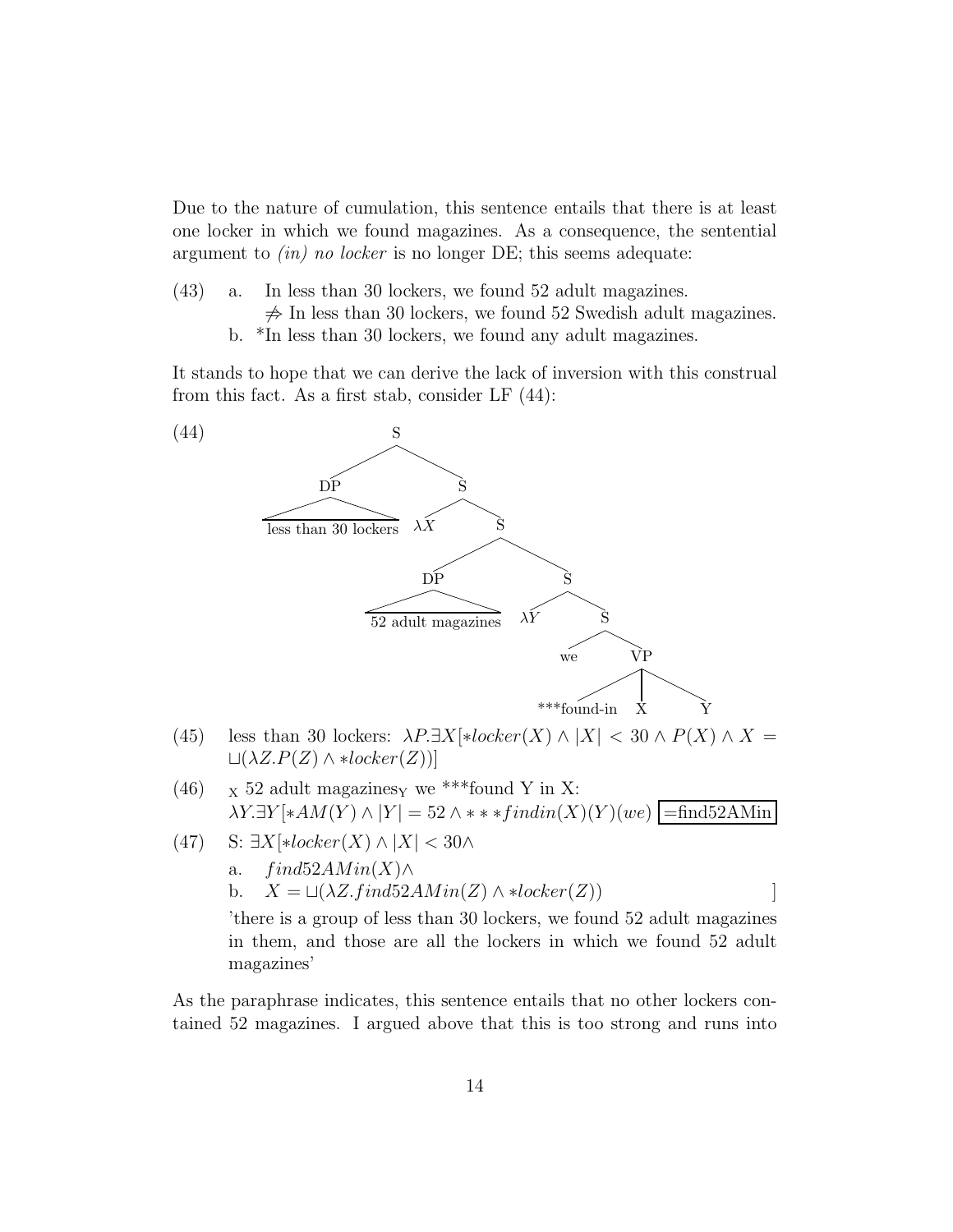problems with sentences like those in (41) above. I suspect, though, that this can be remedied by scoping 52 adult magazines above less than 30 lockers. My main worry with this LF is rather that the DP that is fronted here is still DE. It is merely a property of the predicate **find52AMin** that it doesn't hold of zero-groups. How, then, are we going to specify the conditions on negative inversion, if in each case the preposed phrase (at LF) is DE? I will therefore refine the analysis one last time.

#### 3.4 The final proposal:  $in...$  as an event modifier

On the final proposal, the entire PP stays in preposed position; it denotes a predicate of events and functions as a modifier, composed with the main clause denotation by predicate modification/set intersection:



In denotes a relation between individuals and events; we cumulate its meaning and then combine it with *less than 30 lockers*:

(48) a. in:  $in(=\lambda x \lambda e.in(x)(e))$ b. \*\*in: \*\*in $\leftarrow$  +\*in (=\*\* [ $\lambda x \lambda e.in(x)(e)$ ]) c. \*\*in less than 30 lockers:  $\lambda E \cdot \exists X[\ast locker(X) \land |X| < 30 \land \ast \ast in(X)(E) \land X = \sqcup(\lambda Y \cdot \ast$  $*in(Y)(E) \wedge *locker(Y))$ 

'E is a group of events such that there is a group of less than 30 lockers, each  $e \sqsubseteq E$  takes place in one of those lockers, each of those lockers hosts one  $e \subseteq E$  (, and those lockers are all the lockers that hosts these events)'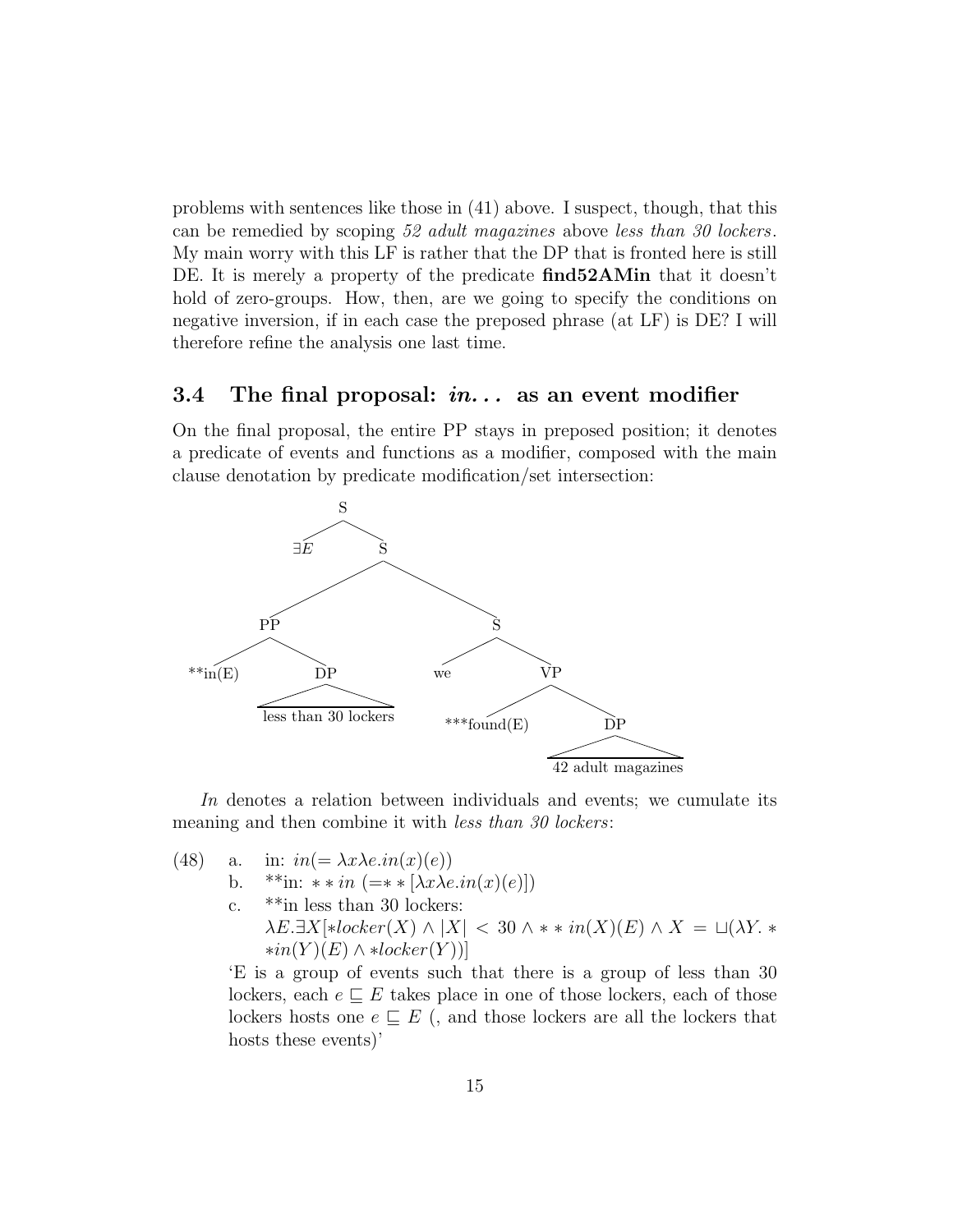The meaning of the main clause is simply a set of event-groups:

(49) we \*\*\* found  $(E)$  42 adult magazines:  $\lambda E.\exists Y[*AM(Y) \wedge |Y| = 42 \wedge **found(E)(Y)(we)]$ E is a group of events s.t. there are 42 adult magazines, each  $e \sqsubseteq E$ is a finding of one or more of those magazines (by us), and each of those magazines is found in some  $e \sqsubseteq E'$ 

These two simply combine by modification/intersection, to yield the meaning in (50):

(50) E is a group of events such that there is a group of less than 30 lockers, each  $e \sqsubseteq E$  takes place in one of those lockers, each of those lockers hosts one  $e \subseteq E$ , and there are 42 adult magazines, each  $e \sqcup E$  is a finding of one or more of those magazines (by us), and each of those magazines is found in some  $e \sqcup E$ 

On this, final, analysis, the preposed PP is of type  $\langle e,t \rangle$ , a property of events; therefore, it is not (and could not be) DE, and hence no inversion is triggered. Given the way I've set things up, we also get existential impact: if there is an event group E s.t.  $**in(X)(E)$ , there has to be at least one finding event  $e \sqsubseteq E$ , and one locker  $x \sqsubseteq X$ .<sup>6</sup>

Given that the PP is a modifier, we also get a handle on the intonation facts. As is well known, coordinative and modificational structures in general show separated intonation (references).

#### 3.5 The distributive reading once more

We can derive the dependent reading without separating DP and P, too. The event-analysis makes that very easy. All we need is a regular Geach/shift operation ('don't be looking for me  $-$  I'm looking for you').

(51) in every locker

a. in: 
$$
in(=\lambda x \lambda e.in(x)(e))
$$
  $\langle e, \langle e, t \rangle \rangle$   
b. S(in):  $\lambda x \lambda P.P(\lambda e.in(x)(e))$   $\langle e, \langle \langle e, t \rangle, t \rangle \rangle$ 

 ${}^{6}$ By the same token, the PP denotation is not **downward closed**: it doesn't follow from PP'(E) that PP'(E\*) for all  $E^* \sqsubseteq E$ .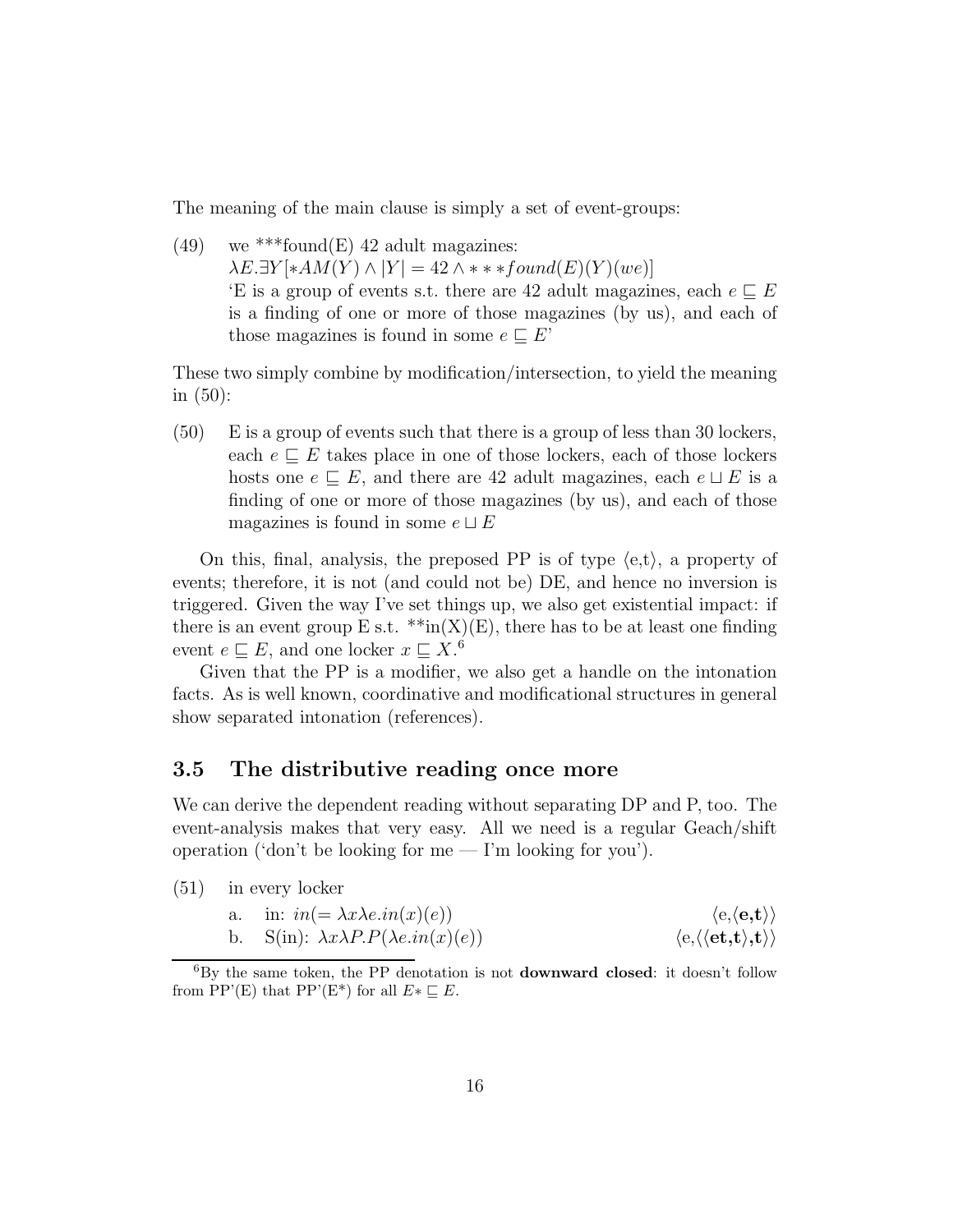On this construal, a PP like, say, in five lockers, on its distributive reading, is a predicate of predicates of events:

(52) a. \*S(in): \* $[\lambda x \lambda P.P(\lambda e.in(x)(e))]$ b. \*S(in) five lockers:  $\lambda P. \exists X[\ast locker(X) \land |X| = 5 \land \ast [\lambda x. P(\lambda e.in(x)(e))](X)]$ 

The LF for the distributive construal looks as in (53):



Note that here, the PP scopes over the event quantifier. It is extracted from the main clause, and leaves a trace of type  $\langle$ et $\rangle$  (event modifier). The meaning of the PP, after undergoing the shift rule S, is not of type  $\langle$ et $\rangle$ , however; rather, it is a predicate of things that are looking for an event modifier (it is to type  $\langle \text{et} \rangle$  what a generalized quantifier is to type e). The denotations for the PP, S, and the whole sentence are given below:

- (54) \*S(in) less than 30 lockers:  $\lambda P \exists X[*locker(X) \land |X| < 30 \land *[\lambda x.P(\lambda e.in(x)(e))](X) \land$  $L(XX * [\lambda x.P(\lambda e.in(x)(e))](Y) \wedge *locker(Y))]$
- (55) we found(e) 42 adult magazines  $\lambda p_{et}.\exists Z[*AM(Z) \wedge |Z| = 42 \wedge [\ast \lambda z.\exists e[found(e)(z)(we) \wedge P(e)]](Z)]$
- (56) \*S(in) less than 30 lockers:  $\exists X[*locker(X) \wedge |X| < 30 \wedge$ 
	- a. ∗ $[\lambda x.[\exists Z[\ast AM(Z) \land Z] = 42 \land [\ast \lambda z. \exists e [found(e)(z)(we) \land in(x)(e)]](Z)]]](X) \land$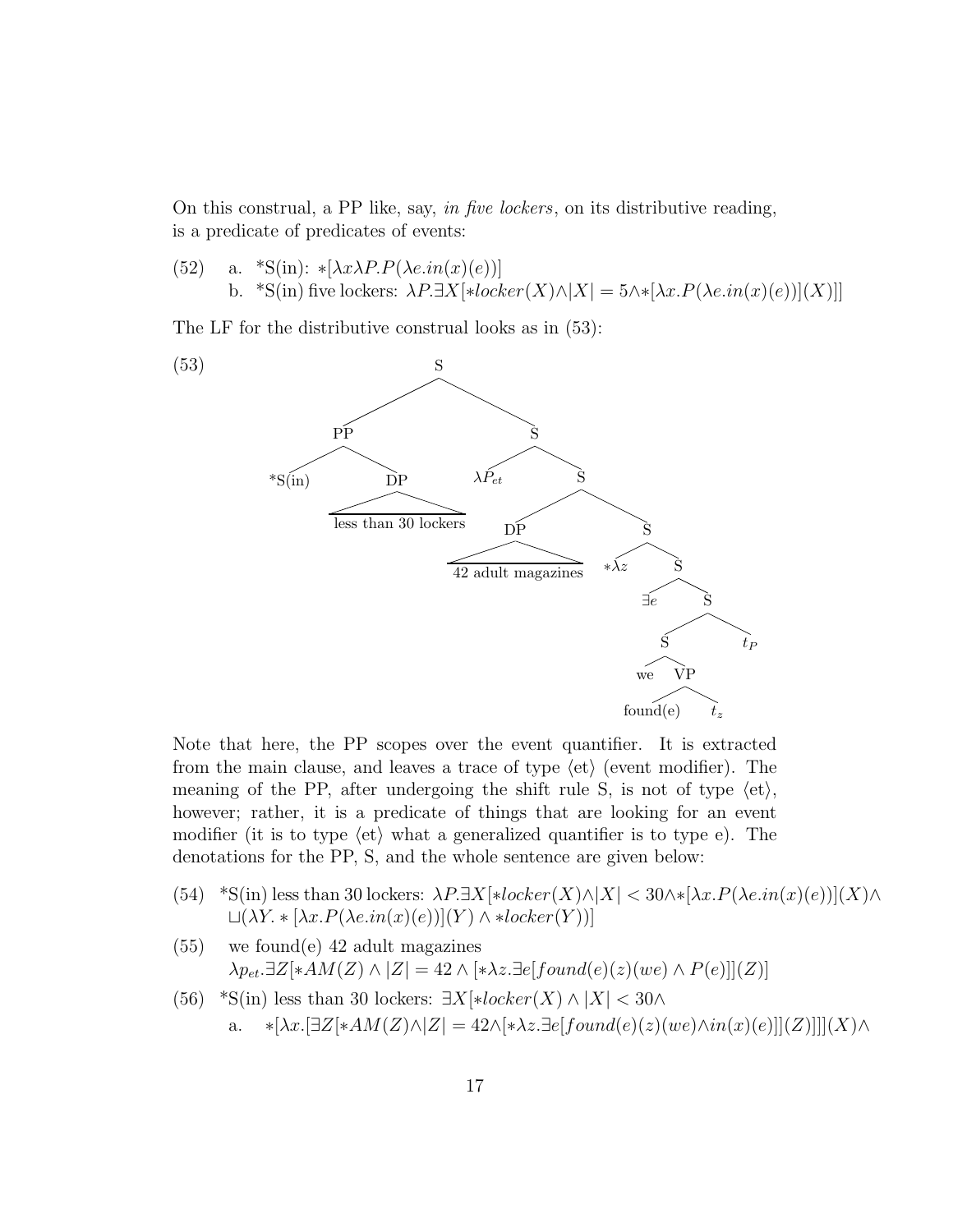b.  $\Box(\lambda Y. * [\lambda x. \exists Z] * AM(Z) \land |Z| = 42 \land [*\lambda z. \exists e[found(e)(z)(we) \land$  $in(x)(e)||(Z)||(Y) \wedge *locker(Y)|) = X$ 

'there is a group of less than 30 lockers, (a) in each of them, we found 42 adult magazines, and (b) those are the only lockers in which 42 adult magazines were found'

This analysis preserves all the properties if the first stab in subsection 3.1. The preposed PP is downward entailing. There is no existential impact, since the predicates are simply pluralized, not cumulated. Finally, the preposed phrase takes scope over the rest of the clause, in fact: takes it as its argument; one consequence of that is that we get integrated intonation.

## 4 No

As observed in section 2, no-quantifiers do not ever occur in plain topicalization structures, but always trigger inversion.

- (57) a. In no locker did we find adult magazines.
	- b. \*In no locker we found adult magazines.

The inversion examples work exactly like the case of in every locker or the distributive construal of in less than 30 lockers. What we should look into, though, is if we couldn't, falsely, derive a cumulative meaning with  $no$ -DPs which wouldn't trigger inversion. All other things being equal, (57b) should get the interpretation in (58):

 $(58)$  ¬∃x[locker(x)∧∃E, Z[\*AM(Z)∧\*\*\*found(E)(Z)(we)∧\*\* $in(x)(E)$ ]] 'We found adult magazines, but not in a/one locker.'

As indicated by the paraphrase, this would be true if we found adult magazines, but not in any lockers, or in more than one locker. Clearly not an available reading for this sentence with or without inversion.

The reason this reading doesn't exists is likely to be related to the reason why a sentence like (59) cannot mean that I talked, but not to someone you know.<sup>7</sup>

(59) I talked to no one you know.

 ${}^{7}$ To be sure, the sentence is *compatible* with such a scenario, but doesn't require it; it is not false, not on any reading, if I didn't talk to anyone at all.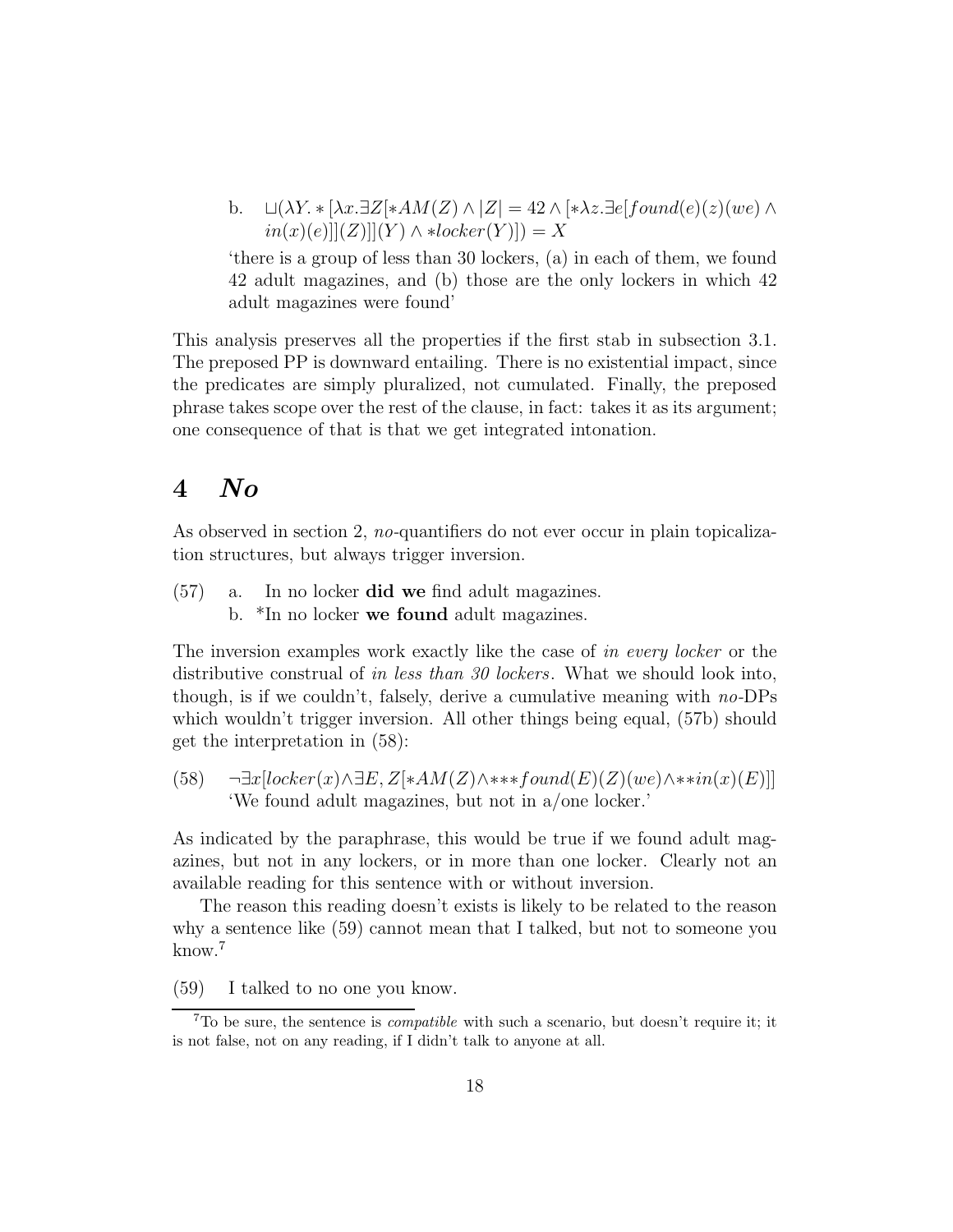The absence of such a reading is standardly taken to indicate that no- DPs cannot scope underneath ∃e, the event quantifier. No similar restrictions are observed with other DE quantifiers such as in less than....

The cumulative versions of In no locker... sentences,  $(58)$ , would be of that structure. I thus submit that whatever blocks the pertinent construal of  $(59)$  also blocks a cumulative reading of in no locker, and hence forces inversion.

## 5 after less than 30 experiments

Let us finally look at the examples involving temporal PPs. As in the *locker* examples, we start by observing two distinct readings for non-preposed examples:

- (60) We found radioactive residue after less than 30 experiments.
	- a. 'sequential' reading: less than 30 experiments had been conducted when radioactive residue was (first) found
	- b. proportional reading: out of all the experiments, less than 30 resulted in radioactive residue

Again, preposing with and without inversion disambiguates between the two readings:

- (61) a. After less than 30 experiments, we found radioactive residue. (sequential)
	- b. After less than 30 experiments did we find radioactive residue. (proportional)

The analysis I offer proceeds just as with in: QDP and P are kept together in both structures. The inverted structure is the regular distributive construal, on which PP is a predicate of predicates of events, and DE. The non-inverted structure is a cumulative construal, on which PP is an intersective modifier of an event predicate. The novelty is that the cumulative readings ends up being 'sequential', which is a consequence of the nature of time.

#### 5.1 The distributive reading

Let us start by looking at the distributive/proportional reading: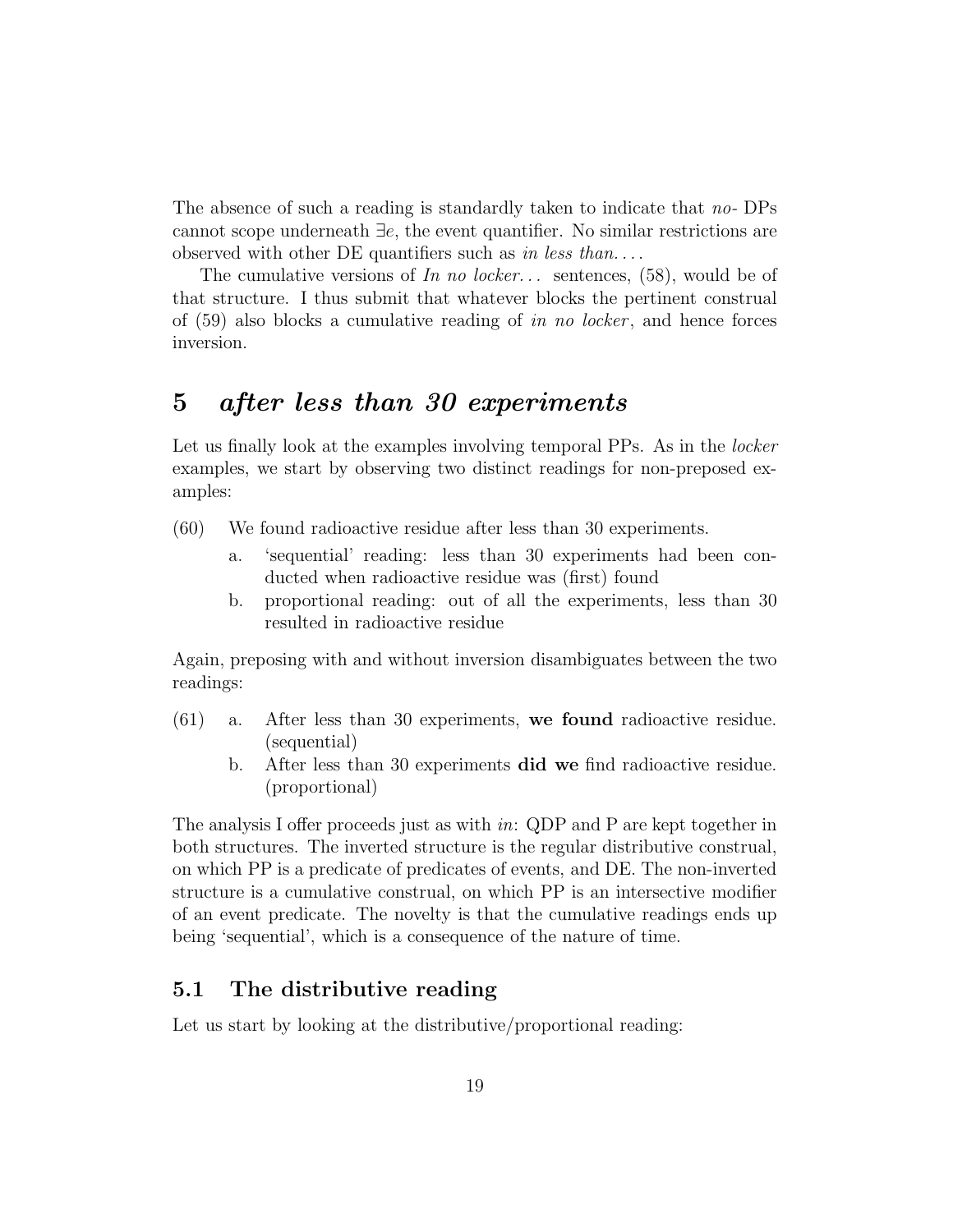\n- (62) a. after: 
$$
\lambda x \lambda e. \tau(x) < \tau(e)
$$
\n- b. S(after):  $\lambda x \lambda P. P(\lambda e. \tau(x) < \tau(e))$
\n- c. \*S(after):  $*[\lambda x \lambda P. P(\lambda e. \tau(x) < \tau(e))]$
\n- d. \*S(after) less than 20 experiments:  $\lambda P. \exists X[*experiment(X) \land |X| < 20 \land$
\n- (i)  $[*[\lambda x. P(\lambda e. \tau(x) < \tau(e))]](X) \land$
\n- (ii)  $X = \sqcup [\lambda Y.[*[\lambda x \lambda P. P(\lambda e. \tau(x) < \tau(e))]](Y) \land \text{*experiment}(Y)]]$
\n

Let  $P$  be the property of finding radioactive residue, then we get the correct meaning that the overall number of experiments that produced radioactive residue is less than 30. Those less than 30 experiments may be distributed in any way across the total number of experiments, i.e. the first 25, the last 25, every third experiment, etc. etc.

#### 5.2 The sequential reading

For the sequential reading, we start again by cumulating the relation denoted by the P, and then combine that with the DP meaning:

(63) a. 
$$
*\
$$
 after:  $[* \lambda x \lambda e. \tau(x) < \tau(e)]$ 

b. 
$$
**
$$
 after less than 30 experiments:

 $\lambda E \cdot \exists X[\ast experiment(X) \wedge |X| < 30$ 

(i)  $\wedge [\ast \ast \lambda x \lambda e.\tau(x) < \tau(e)](E)(X)\wedge$ 

(ii)  $X = \Box[\lambda Y.*\lambda x\lambda e.\tau(x) < \tau(e)](Y)(E)\wedge *experiment(Y)]$ ] 'there is a group E of less than 20 experiments, each event  $e \subseteq$ E took place after one of those experiments, each experiment preceded one of the events, and no further experiments preceded any of these events'

Now again we take the property P of being an event of us finding radioactive residue, and intersect that with (63), followed by existential closure. For the whole sentence After less than 30 experiments, we found radioactive residue, we then get the following denotation:

(64) There is a group of less than 20 experiments, each event  $e \sqsubseteq E$  took place after one of those experiments, each experiment preceded one of the events, and no further experiments preceded any of these events.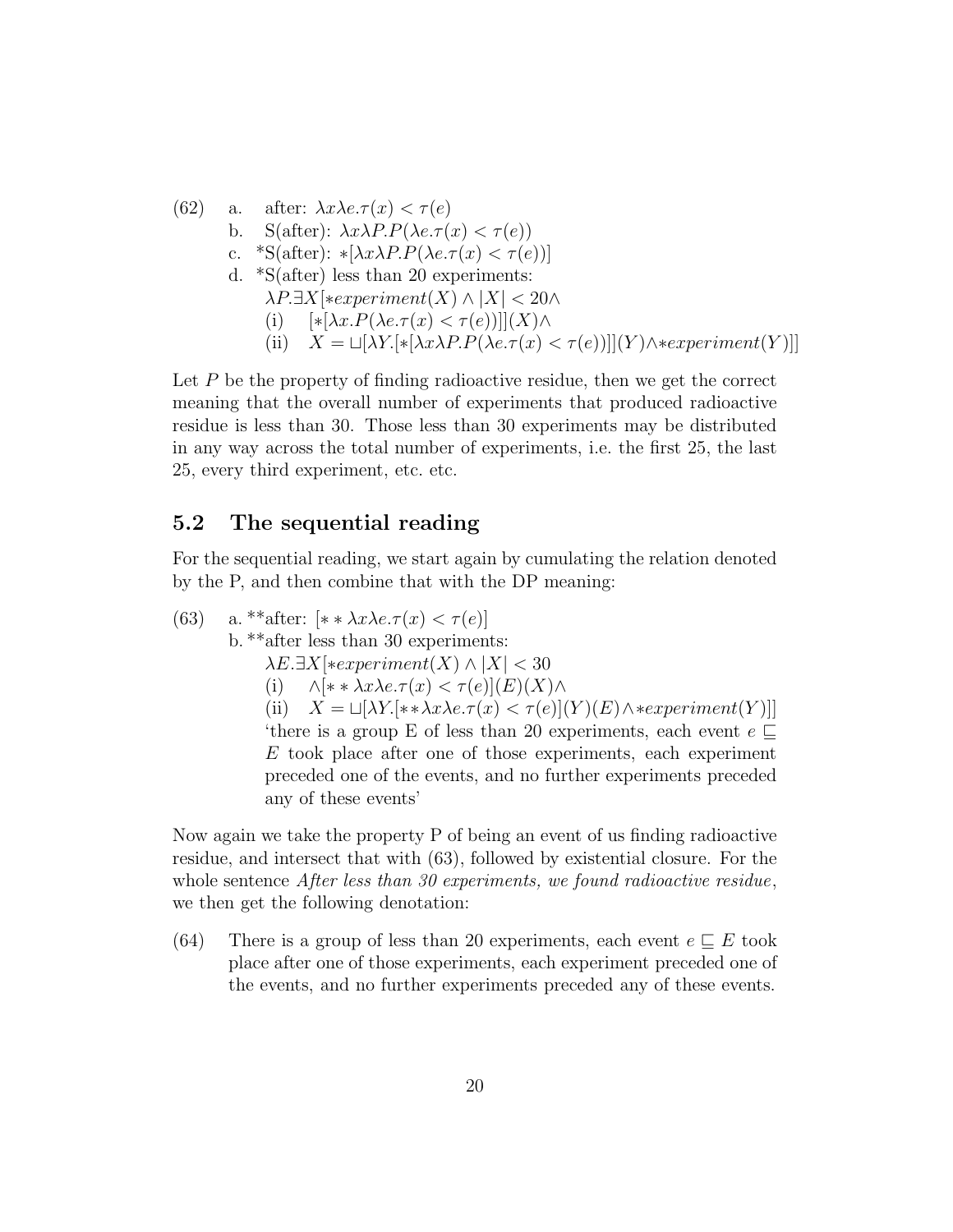At first glance, this looks like a uselessly weak statement. In short, it says that radioactive residue was found at least once before experiment #30. It may have been found any time before experiment #30, radioactivity may have been found after later experiments as well, as long as it has been found at least once before experiment #30.

But if you think about it, this is exactly what this sentence actually says: That there was a finding before experiment  $#30.$  (64) does sound 'more plural' than that, but of course the statement that there is a group of such events entails the simple version. (64) indeed is the sequential reading.

## 6 Summary

In this paper I set out to explore the conditions under which preposed phrases trigger inversion. Pushing the hypothesis that all and only those phrases that can license NPIs trigger inversion, I was then forced to come up with a story for all those cases in which an otherwise attestedly negative element seemed to fail to trigger inversion. This strategy revealed a number of straightforward ambiguities that distinguished seemingly minimal pairs such as the *with no* clothes and not even ten years ago cases.

Extending this line of analysis to the case of *less than* and its kin (*at most*, not more than...) lead to the discovery of two distinct semantic construals of these quantifiers, modifying and cumulative v. scope taking and distributive. The analysis I provided for these cases maintains the initial hypothesis that all negative phrases obligatorily trigger inversion, and that, conversely, the non-inverted cases are not DE. An account was given for the subtly, yet clear meaning-differences, the lack of DE, and the difference in prosodic patterning. Finally, the impossibility of no-quantifiers in plain topicalization was traced back to a more general restriction on the relative scope of these and the event quantifier.

### References

Huddleston, Rodney and Geoffrey K. Pullum (2002). The Cambridge Grammar of the English Language. Cambridge University Press.

Klima, Edward (1964). "Negation in English." In Jerry A. Fodor and Jerrold